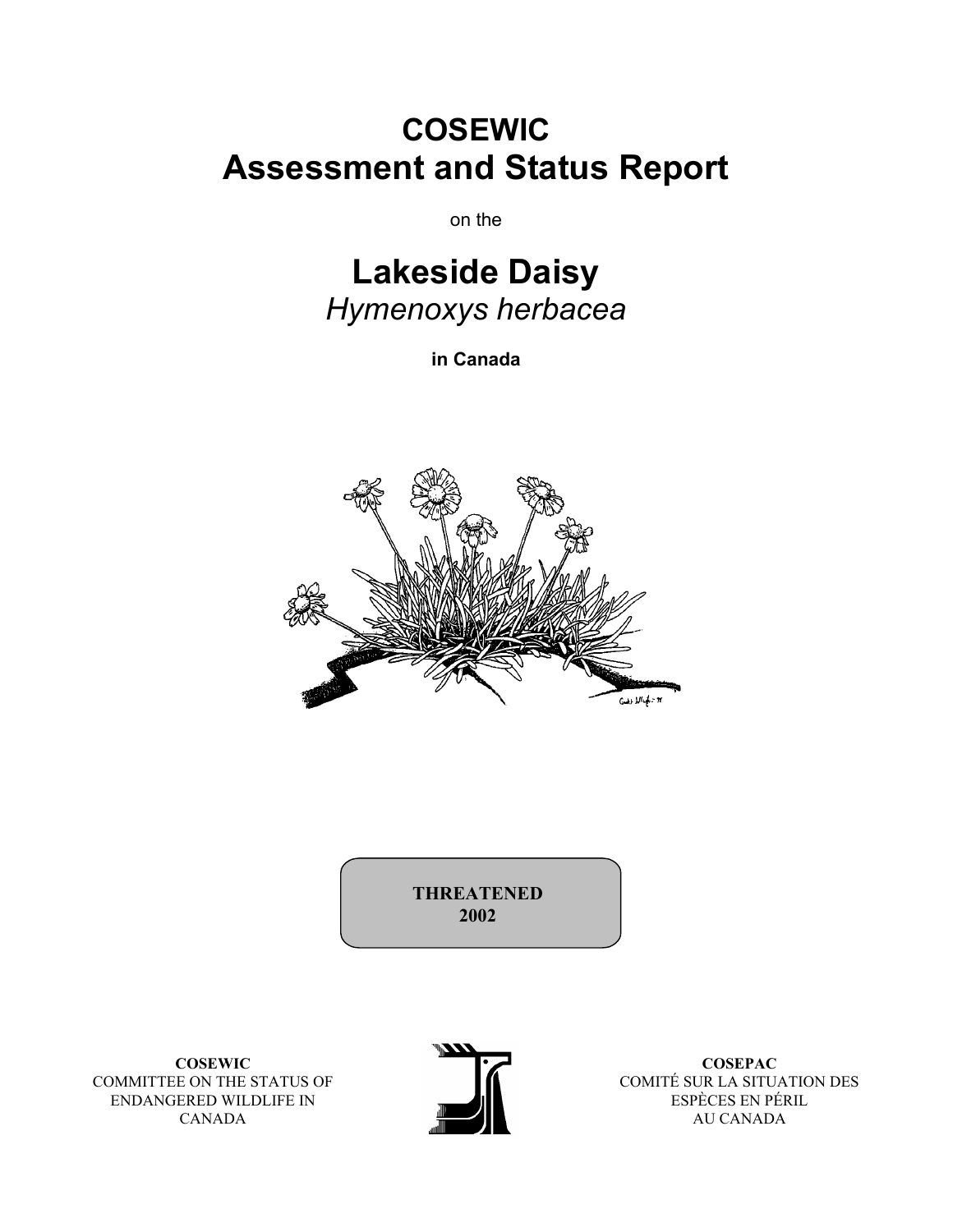COSEWIC status reports are working documents used in assigning the status of wildlife species suspected of being at risk. This report may be cited as follows:

Please note: Persons wishing to cite data in the report should refer to the report (and cite the author(s)); persons wishing to cite the COSEWIC status will refer to the assessment (and cite COSEWIC). A production note will be provided if additional information on the status report history is required.

- COSEWIC 2002. COSEWIC assessment and status report the lakeside daisy *Hymenoxys herbacea* in Canada. Committee on the Status of Endangered Wildlife in Canada. Ottawa. vi + 24 pp.
- Campbell, L.B. Husband and M.J. Oldham 2002. COSEWIC status report on the lakeside daisy *Hymenoxys herbacea* in Canada, *in* COSEWIC assessment and status report the lakeside daisy *Hymenoxys herbacea* in Canada. Committee on the Status of Endangered Wildlife in Canada. Ottawa. 1-24 pp.

For additional copies contact:

COSEWIC Secretariat c/o Canadian Wildlife Service Environment Canada Ottawa, ON K1A 0H3

Tel.: (819) 997-4991 / (819) 953-3215 Fax: (819) 994-3684 E-mail: COSEWIC/COSEPAC@ec.gc.ca http://www.cosewic.gc.ca

Également disponible en français sous le titre Évaluation et Rapport de situation du COSEPAC sur l'hyménoxys herbacé (*Hymenoxys herbacea*) au Canada

Cover illustration: Lakeside Daisy — Illustration by Jack Wellington

Her Majesty the Queen in Right of Canada 2003 Catalogue No. CW69-14/296-2003E-IN ISBN 0-662-34208-9



Recycled paper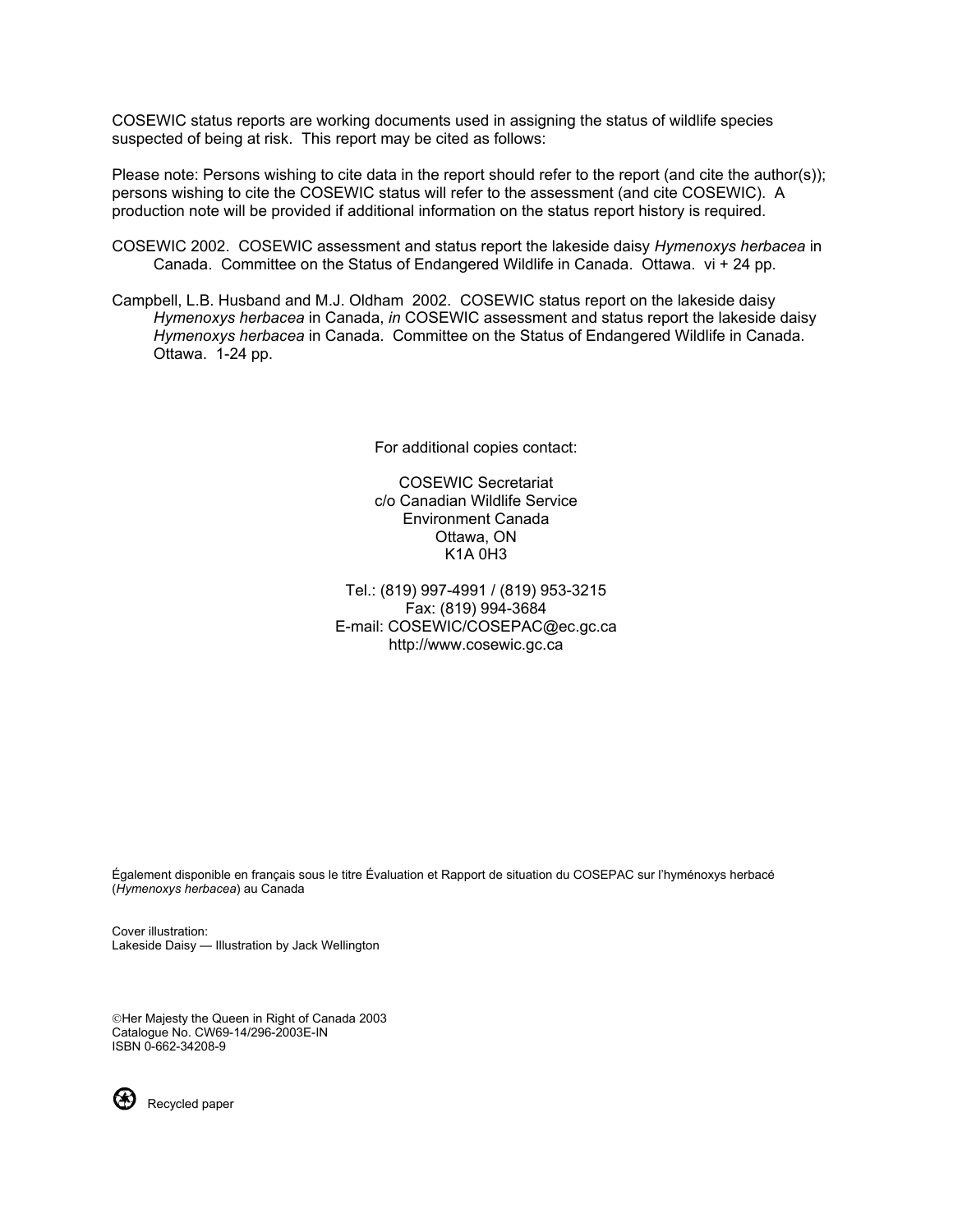

#### **Assessment Summary – May 2002**

**Common name**  Lakeside Daisy

**Scientific name**  *Hymenoxys herbacea* 

**Status**  Threatened

#### **Reason for designation**

A Great Lakes endemic of global importance, geographically restricted to two shoreline regions of very restricted and provincially rare alvar habitats with large populations subject to risks from natural herbivores and increasing recreational use of its habitat.

**Occurrence**  Ontario

#### **Status history**

Designated Threatened in May 2002. Assessment based on a new status report.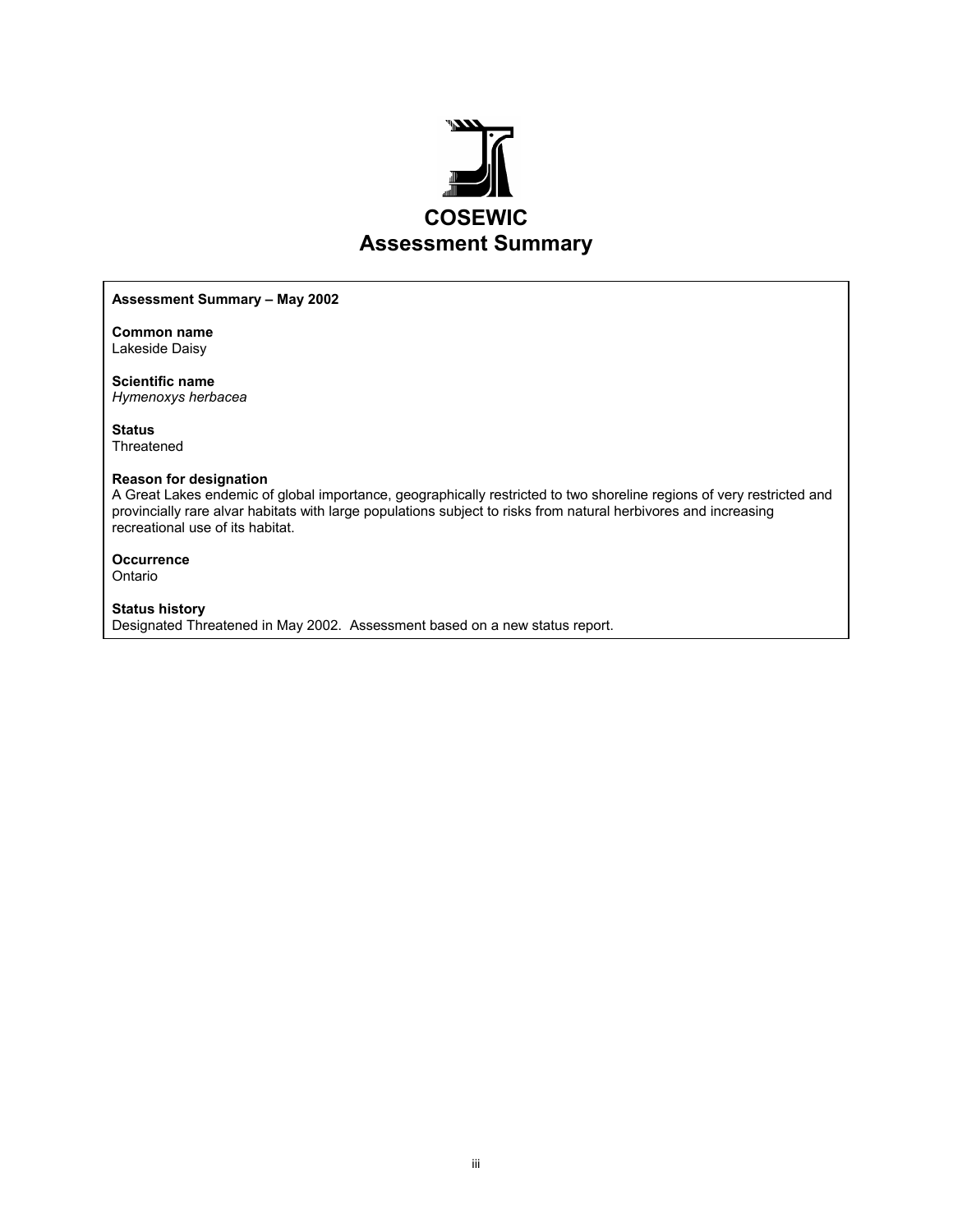

# **Lakeside Daisy**  *Hymenoxys herbacea*

# **Species information**

*Hymenoxys herbacea* (E.L. Greene) Cusick, Asteraceae, is a small, perennial plant that consists of one or more low-lying rosettes (up to 10 cm in height). The mature leaves are dark green, moderately hairy and have a thick cuticle that is interrupted by numerous stomata. From a floral meristem initiated in the fall, *H*. *herbacea* produces a solitary inflorescence in spring, which consists of bright yellow ray (female) and disk (hermaphrodite) florets (De Mauro, 1988).

# **Distribution**

*Hymenoxys herbacea* is a rare endemic of the Great Lakes region with two known extant natural populations in the United States — Marblehead Quarry, Ohio (De Mauro, 1993) and Mackinac County, Michigan (Voss, 1996). It has been introduced, through three restoration efforts, in Will County and Mason County, Illinois after being extirpated there. It has also been introduced to Kelley's Island, Ohio, in western Lake Erie, a site where it never occurred naturally (Schneider and Windus, 1993). In Canada, 38 populations are currently known from two large, relatively undisturbed regions in Ontario — the Bruce Peninsula and southern Manitoulin Island (Catling, 1995).

# **Habitat**

*Hymenoxys herbacea* is most commonly found in alvar habitats, although it occasionally occurs in prairies (extirpated Illinois sites) and cliffs (Bruce Peninsula); see De Mauro, 1993; Voss, 1996; Wunderlin, 1971. The soil is sparsely distributed on top of dolomite or limestone bedrock, and the habitat is seasonally wet in spring and fall and moderately drought-like in the summer (U.S. Fish and Wildlife Service, 1990).

# **Biology**

*Hymenoxys herbacea* is a clonal perennial plant, consisting of one or more rosettes, each with a cluster of fleshy, strap-shaped leaves. Plants spread via rhizomatous growth and/or branching of the woody persistent stem (De Mauro, 1993). In Canada, it flowers from early May to early July (Johnson, 1984) and is insect pollinated; a number of different insects, including four bee species, visit the flowers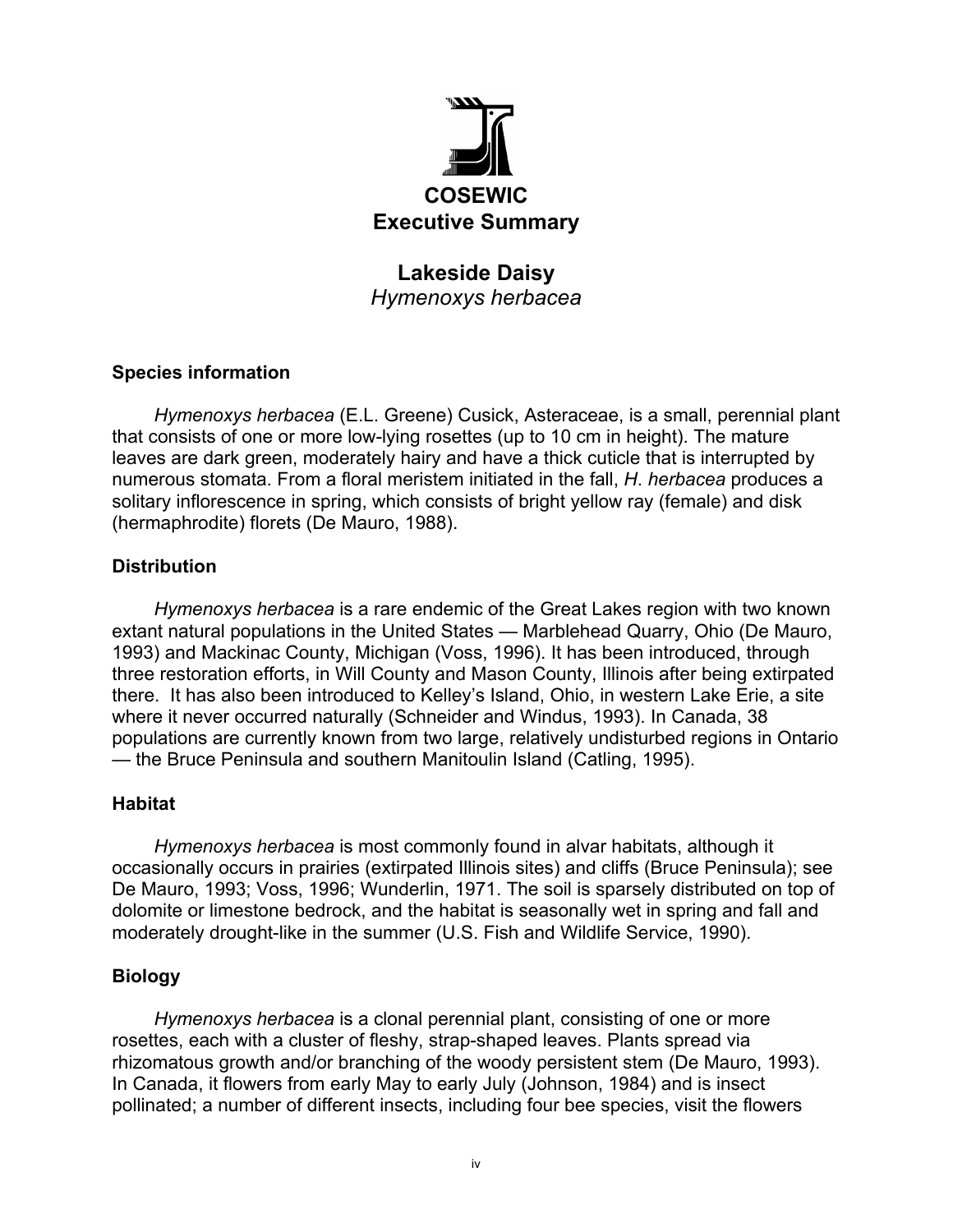(Campbell, 2001; De Mauro, 1993). The species is self-incompatible, unable to produce seeds when pollinated by pollen from the same plant or any other genetically similar individual. When pollination is successful, seeds are produced approximately three weeks after anthesis (Campbell, 2001). Seed dispersal is accomplished primarily by gravity but may also be influenced by wind and animal grazing (De Mauro, 1993).

#### **Population size and trends**

Given the low stature of *H. herbacea* and the limited dispersal of pollen and seeds, we argue that plants separated by 75 m or so of "unsuitable" habitat are relatively isolated from one another. The genetic analysis by the senior author of 13 populations (as defined by these criteria) shows that they are indeed genetically differentiated. In fact, using conventional population genetic approaches, it was determined that populations exchange only 0.6 migrants per generation (10-20 years). Populations, defined as local concentrations of individuals, separated from other such groups by a minimum of 75 m of unsuitable habitat, range from 134 to 527,625,000 rosettes (ramets). In a survey of 13 populations, 54% had greater than 1,000 flowering rosettes and 44% had more than 5,000 flowering rosettes. The total size of the Canadian population is probably not changing appreciably; however, populations that have been monitored in the most heavily traveled areas are noticeably declining.

# **Limiting factors and threats**

Quarrying activity and cottage construction are rapidly reducing the amount of suitable habitat available on private property, while human traffic is adding to the damage incurred in public areas (pers. obs. Campbell). There are many seemingly suitable yet unoccupied habitats (alvars and cliffs) within the geographic range of *H*. *herbacea*. However, it is not known whether the absence of *H. herbacea* from these locations is due to insufficient dispersal or environments that are unsuitable for establishment.

#### **Existing protection**

In Canada and the province of Ontario, *H*. *herbacea* receives no specific legal protection. *Hymenoxys herbacea* is listed as a federally threatened species in the U.S. and endangered in Ohio and is protected under the U.S. Endangered Species Act.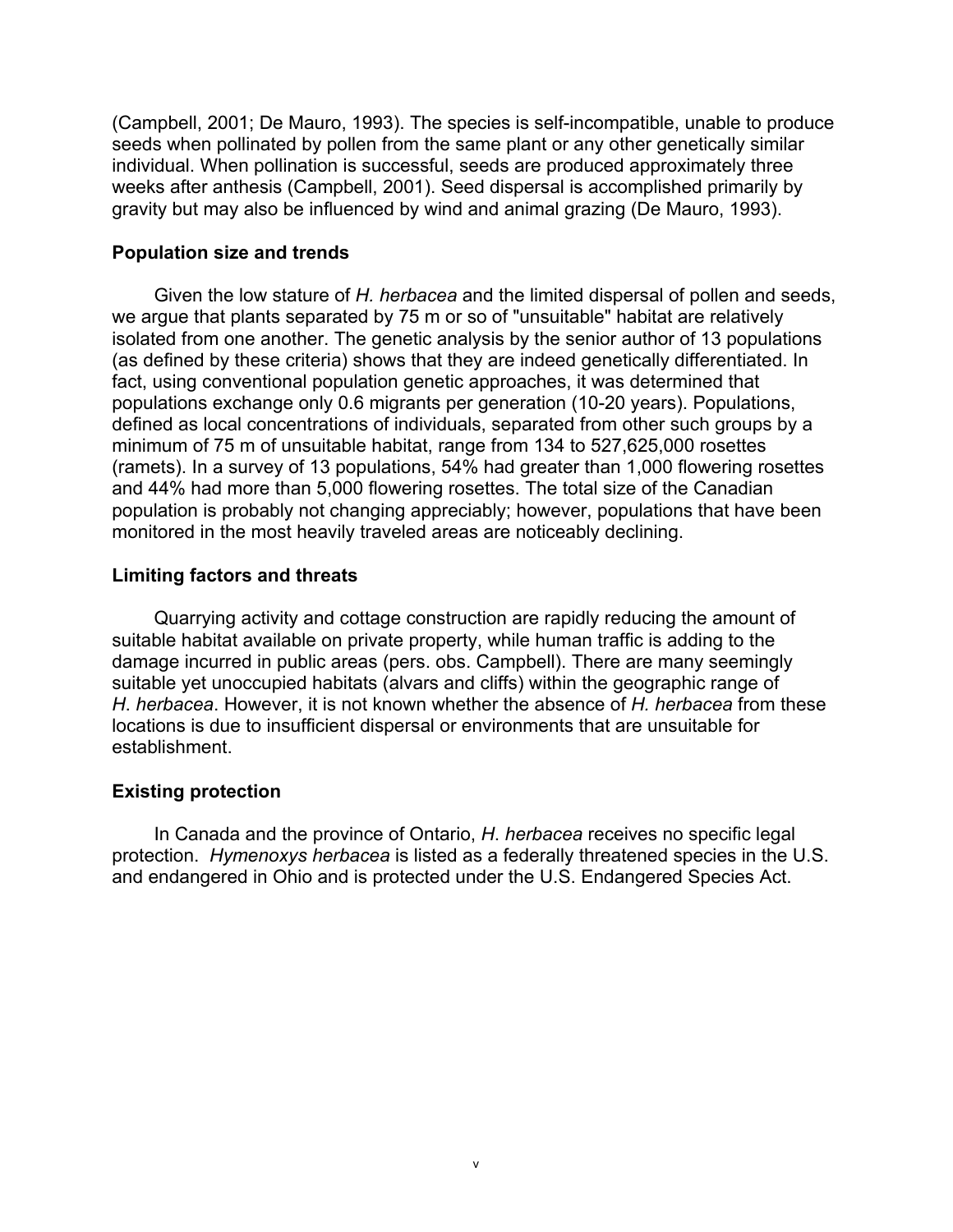

The Committee on the Status of Endangered Wildlife in Canada (COSEWIC) determines the national status of wild species, subspecies, varieties, and nationally significant populations that are considered to be at risk in Canada. Designations are made on all native species for the following taxonomic groups: mammals, birds, reptiles, amphibians, fish, lepidopterans, molluscs, vascular plants, lichens, and mosses.

#### **COSEWIC MEMBERSHIP**

COSEWIC comprises representatives from each provincial and territorial government wildlife agency, four federal agencies (Canadian Wildlife Service, Parks Canada Agency, Department of Fisheries and Oceans, and the Federal Biosystematic Partnership), three nonjurisdictional members and the co-chairs of the species specialist groups. The committee meets to consider status reports on candidate species.

#### **DEFINITIONS**

| <b>Species</b>         | Any indigenous species, subspecies, variety, or geographically defined population of<br>wild fauna and flora.                         |
|------------------------|---------------------------------------------------------------------------------------------------------------------------------------|
| Extinct $(X)$          | A species that no longer exists.                                                                                                      |
| Extirpated (XT)        | A species no longer existing in the wild in Canada, but occurring elsewhere.                                                          |
| Endangered (E)         | A species facing imminent extirpation or extinction.                                                                                  |
| Threatened (T)         | A species likely to become endangered if limiting factors are not reversed.                                                           |
| Special Concern (SC)*  | A species of special concern because of characteristics that make it particularly<br>sensitive to human activities or natural events. |
| Not at Risk (NAR)**    | A species that has been evaluated and found to be not at risk.                                                                        |
| Data Deficient (DD)*** | A species for which there is insufficient scientific information to support status<br>designation.                                    |

- \* Formerly described as "Vulnerable" from 1990 to 1999, or "Rare" prior to 1990.
- \*\* Formerly described as "Not In Any Category", or "No Designation Required."<br>\*\*\* Fermerly described as "Indeterminate" from 1994 to 1999 as "ISIBD" (inquiries
- Formerly described as "Indeterminate" from 1994 to 1999 or "ISIBD" (insufficient scientific information on which to base a designation) prior to 1994.

The Committee on the Status of Endangered Wildlife in Canada (COSEWIC) was created in 1977 as a result of a recommendation at the Federal-Provincial Wildlife Conference held in 1976. It arose from the need for a single, official, scientifically sound, national listing of wildlife species at risk. In 1978, COSEWIC designated its first species and produced its first list of Canadian species at risk. Species designated at meetings of the full committee are added to the list.



Environment Environnement<br>Canada Canada Canada Canadian Wildlife Service canadien<br>Service de la faune de la faune

Canad<sup>"</sup>

The Canadian Wildlife Service, Environment Canada, provides full administrative and financial support to the COSEWIC Secretariat.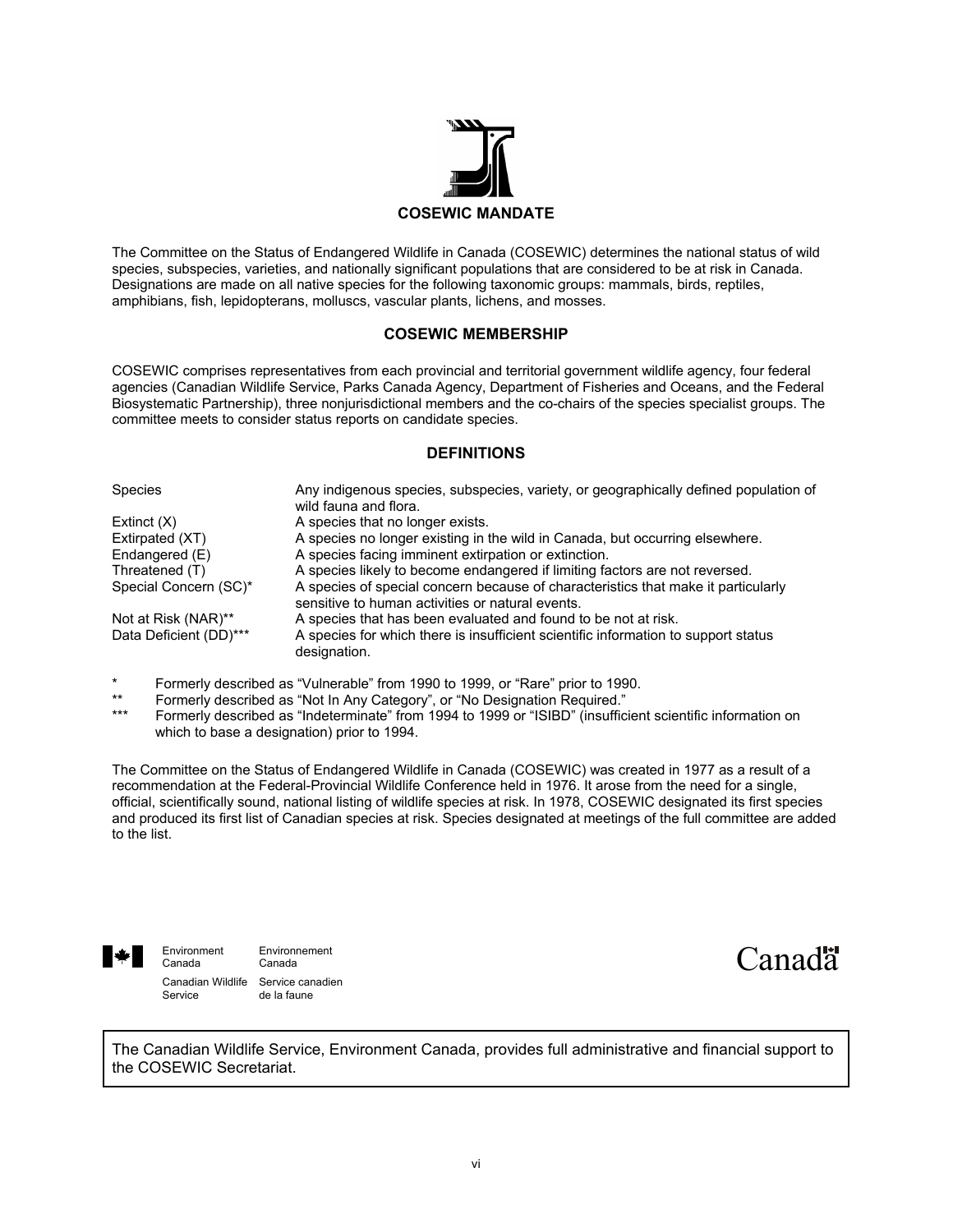# **COSEWIC Status Report**

on the

# **Lakeside Daisy**  *Hymenoxys herbacea*

**in Canada** 

Lesley Campbell<sup>1</sup> Brian Husband<sup>1</sup> Michael J. Oldham<sup>2</sup>

2002

<sup>1</sup>University of Guelph Guelph, ON<br>N1G 2W1 N1G 2W1 2 Ontario Natural Heritage Information Centre Ministry of Natural Resources 300 Water Street, 2<sup>nd</sup> Floor, North Tower P.O. Box 7000 Peterborough, ON K9J 8M5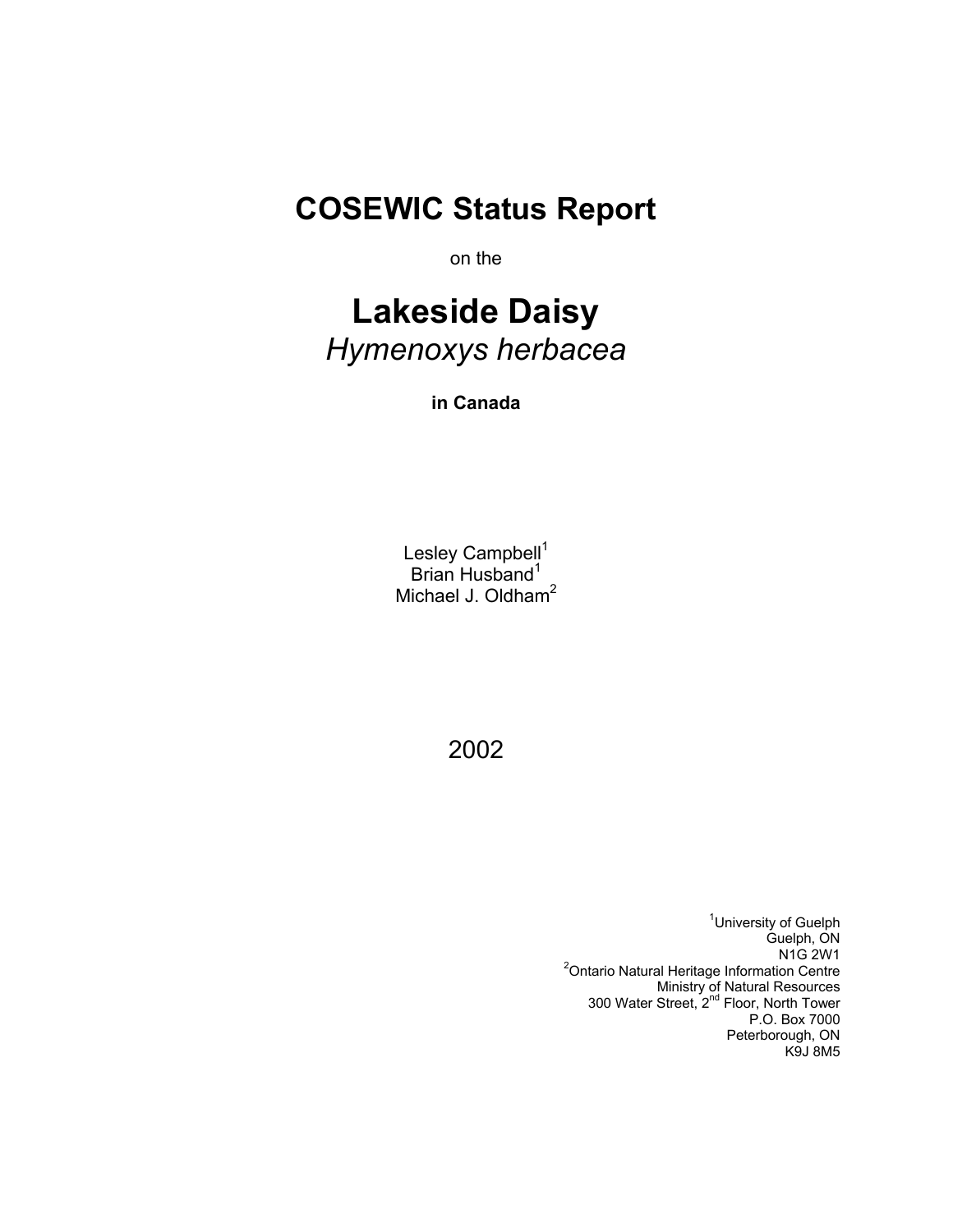# **TABLE OF CONTENTS**

| <b>List of figures</b> |                                                                                  |     |
|------------------------|----------------------------------------------------------------------------------|-----|
|                        | Figure 1. Illustration of Hymenoxys herbacea by Jack Wellington 4                |     |
|                        | Figure 2. Distribution of Hymenoxys herbacea populations on Bruce Peninsula,     |     |
|                        | Ontario                                                                          | . 6 |
|                        | Figure 3. Distribution of Hymenoxys herbacea populations on western Manitoulin   |     |
|                        |                                                                                  |     |
|                        |                                                                                  |     |
| <b>List of tables</b>  |                                                                                  |     |
|                        | Table 1. List of major insect groups observed on H. herbacea flowers and their   |     |
|                        | overall mean relative abundance on populations from the Bruce Peninsula,         |     |
|                        | Ontario                                                                          |     |
|                        | Table 2. Demographic transition matrix for H. herbacea populations CPL and HL    |     |
|                        |                                                                                  |     |
|                        | Table 3. Magnitude of genetic variation within populations of Hymenoxys herbacea |     |
|                        |                                                                                  |     |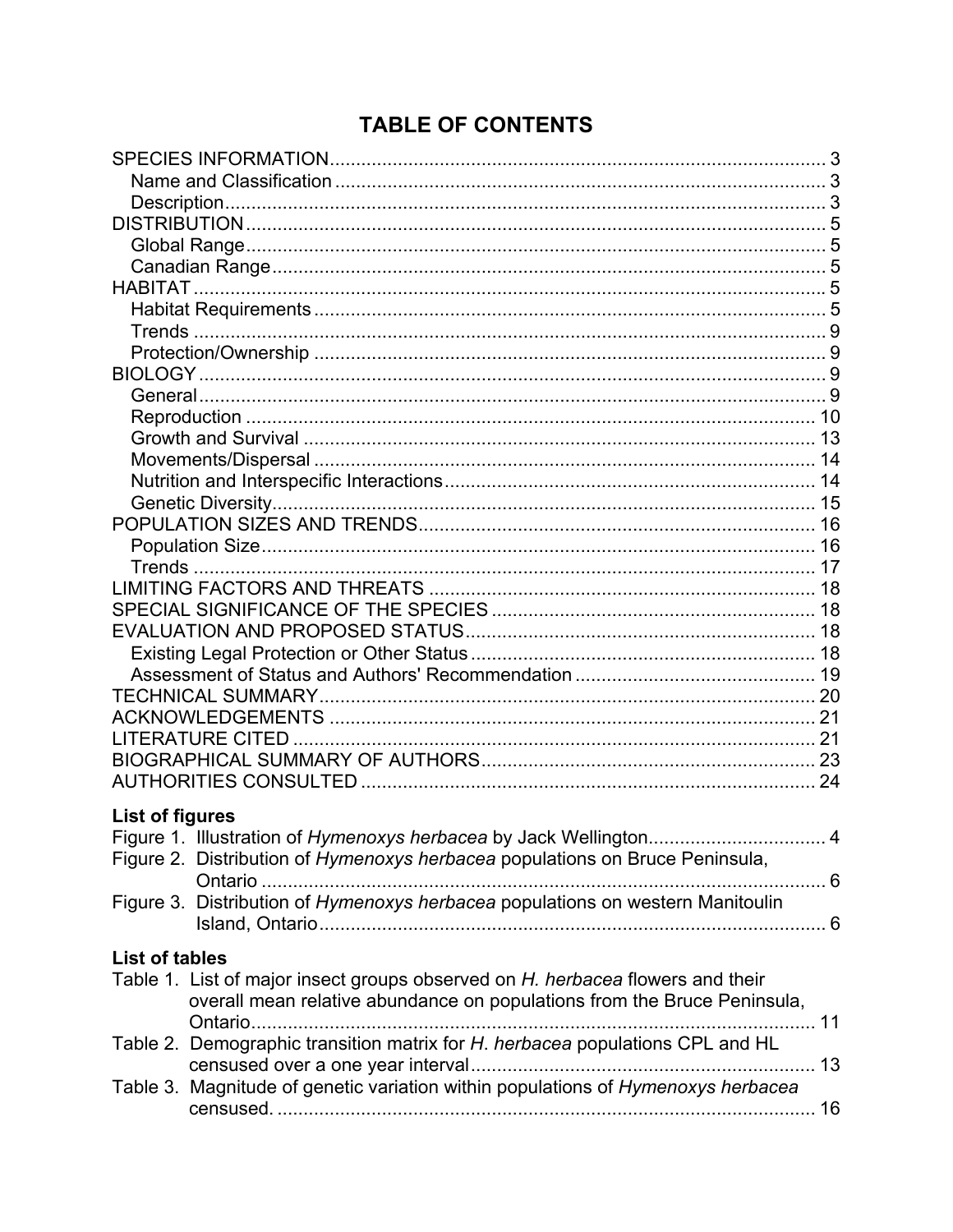# **SPECIES INFORMATION**

#### **Name and Classification**

| Scientific Name:               | Hymenoxys herbacea (E.L. Greene) Cusick                            |
|--------------------------------|--------------------------------------------------------------------|
| <b>Bibliographic Citation:</b> | Cusick, A. W. 1991. Rhodora. 93: 238-241.                          |
|                                | A. Cronquist (in Gleason and Cronquist, 1991, page 864)            |
|                                | also published the combination Hymenoxys herbacea                  |
|                                | (E.L. Greene) Cronquist, but Cusick's publication predates         |
|                                | that of Cronquist (Oldham, 1997)                                   |
| Type Specimen:                 | "bank of Illinois Canal near Joliet", 25 May, 1864. Collector:     |
|                                | filed at GH, no collector name but probable duplicate              |
|                                | specimen at NY collected by W. Boott.                              |
| Synonyms:                      | Actinella scaposa Nutt. var. glabra A. Gray (Gray's Manual         |
|                                | of Botany, ed. 5, p. 263, 1867).                                   |
|                                | Tetraneuris herbacea E. L. Greene (Pittonia 3:269, 1896).          |
|                                |                                                                    |
|                                | Tetraneuris acaulis (Pursh) Greene                                 |
|                                | Actinea herbacea (E.L. Greene) Robinson (Rhodora 10: 68,<br>1908). |
|                                |                                                                    |
|                                | Actinea scaposa (Pursh) Spreng. var. glabra (A. Gray)              |
|                                | Cronquist (Rhodora 47: 403, 1945).                                 |
|                                | Hymenoxys acaulis (Pursh) Parker var. glabra (A. Gray)             |
|                                | Parker (Madroño 10: 159, 1950).                                    |
| <b>Common Names:</b>           | Lakeside Daisy, Stemless Rubberweed (Bruce Peninsula)              |
|                                | and Manitoulin Gold (Manitoulin Island)                            |
| Family Name:                   | Asteraceae, Compositae                                             |
| Tribe Name:                    | Heliantheae                                                        |
| <b>Common Family Name:</b>     | Sunflower family, Aster family                                     |
| Major Plant Group:             | Dicot Angiosperm                                                   |

# **Description**

*Hymenoxys herbacea* (E.L. Greene) Cusick, is a small perennial herbaceous plant that consists of one or more leafy rosettes each up to 10 cm in height (Figure 1). The mature leaves are dark green, moderately hairy and have a thick cuticle that is interrupted by numerous stomata. Rosettes persist throughout the winter and additional rosettes are produced vegetatively after the flowering season via rhizomatous growth and/or branching of the woody persistent stem (De Mauro, 1993). The floral buds of *Hymenoxys herbacea* form in the fall and bloom the following spring as a solitary golden inflorescence on a short stalk. In Canada, the plants flower from early May to early July (Johnson, 1984). The head is radiate with pistillate ray florets and perfect disc florets.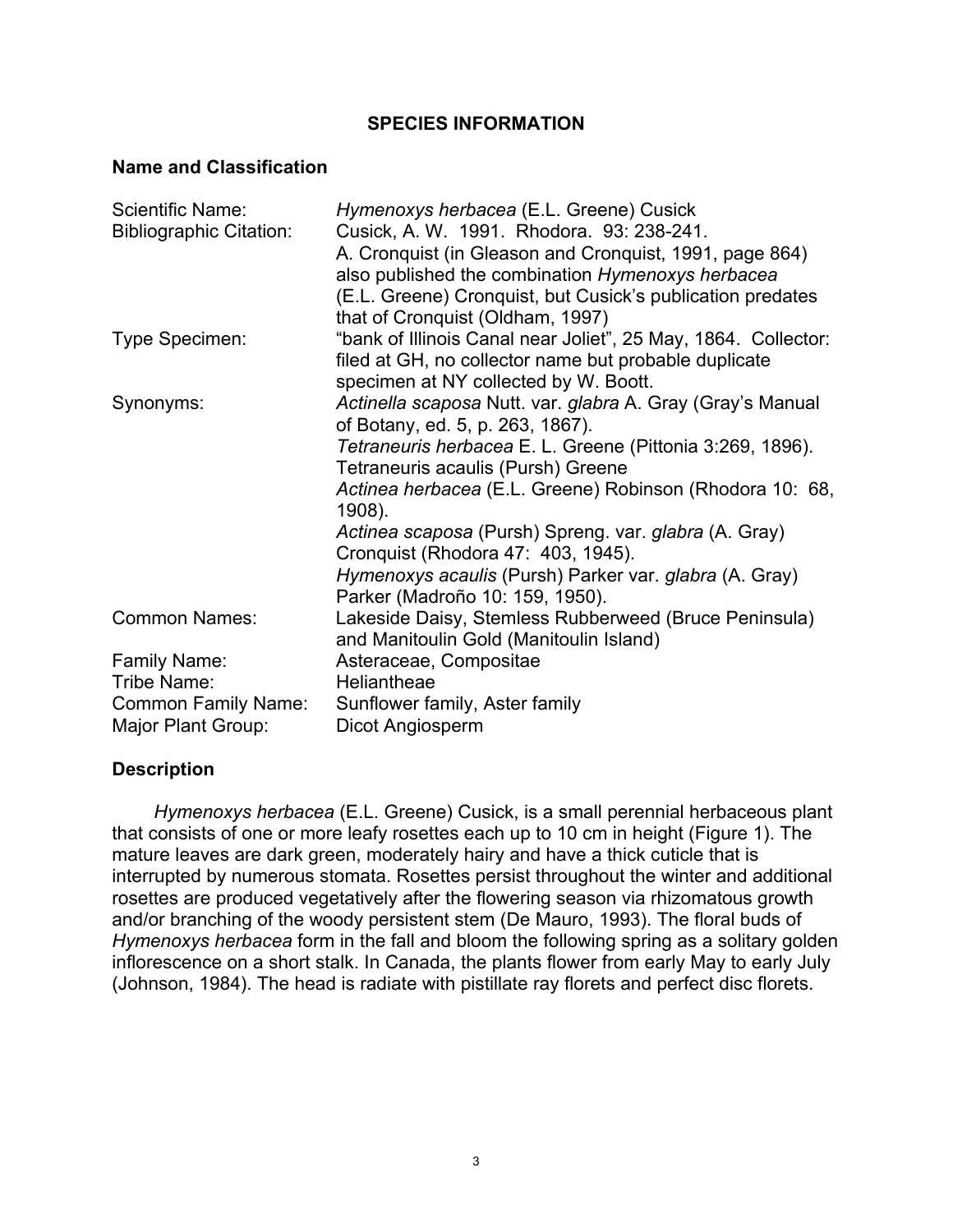

Figure 1. Illustration of *Hymenoxys herbacea* by Jack Wellington.

# **Key descriptive features**

*Hymenoxys herbacea* differs from its closest relative, *H. acaulis* var. *acaulis*, through the lack of glandular hairs on its leaves (Cusick, 1991).

# **Published descriptions**

The original species' description of *H*. *herbacea* is found in Gray (1867) under the synonym *Actinella scaposa* var. *glabra*. Other descriptions of the taxon, mostly written to indicate changes in nomenclature, are given by other authors, as described by Cusick (1991).

# **Similar plants in area**

The most similar-looking species to *H. herbacea* on the Bruce Peninsula and Manitoulin Island is *Coreopsis lanceolata* L., from which *H. herbacea* can be distinguished by its shorter stature, yellow (vs. yellow-orange) petals and earlier flowering season (*H. herbacea* starts three weeks earlier than *C. lanceolata*). In addition, *H. herbacea* has only one flowering head per scape while *C. lanceolata* may have one to a few flowering heads per peduncle and the diameter of the flowering head of *H. herbacea* is smaller (4-6 cm) than that of *C. lanceolata* (6-8 cm) (Gleason and Cronquist, 1991).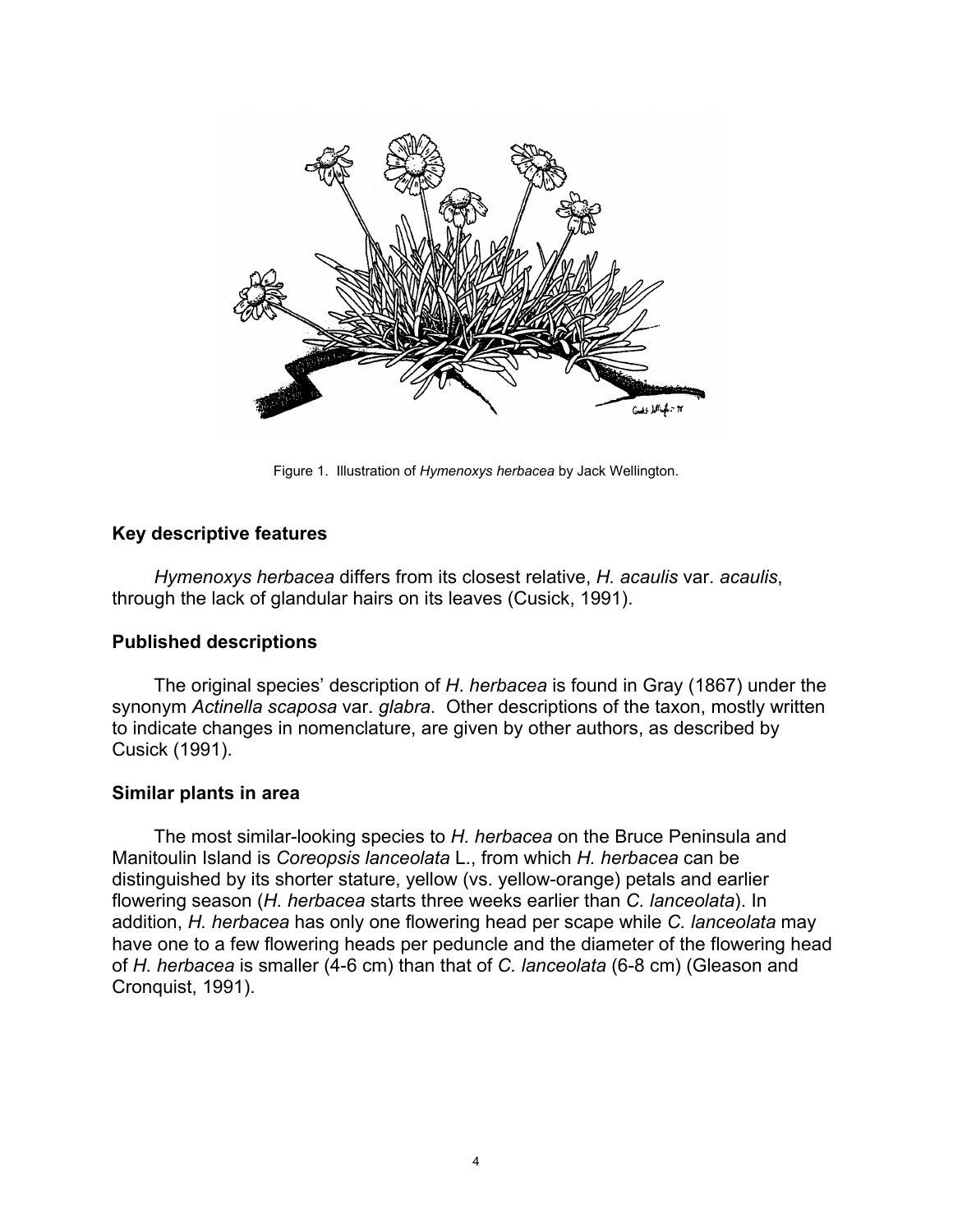#### **DISTRIBUTION**

#### **Global Range**

*Hymenoxys herbacea* is endemic to the Great Lakes region (Morton and Venn, 2000). It is currently known from two sites in the United States — Marblehead Quarry, Ohio (DeMauro, 1993) and Mackinac County, Michigan (Voss, 1996) and has been extirpated from two additional locations in Illinois (Wunderlin, 1971). Currently there is a project ongoing to recreate three populations in the Illinois area (De Mauro, 1994). In Ohio, *H. herbacea* has been introduced to Kelleys Island in Lake Erie, where it never historically occurred (Schneider and Windus, 1993). A total of 38 populations is known from two large and less disturbed regions in Canada — the Bruce Peninsula, Ontario and southern Manitoulin Island, Ontario, each of which consists of several populations (Catling, 1995).

#### **Canadian Range**

In Canada, 38 extant and one extirpated *H. herbacea* populations are known from Manitoulin Island (Figure 2) and the Bruce Peninsula, Ontario (Catling, 1995; Campbell, 2001; Figure 3). This range currently extends from the western-most point on Manitoulin Island, Meldrum Bay, as far east as Cabot Head, Bruce Peninsula, as far north as Meldrum Bay and as far south as the corner of Dyers Bay Road and Highway #6 on the Bruce Peninsula. On Manitoulin Island, the populations tend to be found on the southern shoreline and inland and have not been reported from the northern shoreline (Figure 2). On the Bruce Peninsula, the populations are found on the north-eastern shoreline and inland, but have not been found on the southern shoreline (Figure 3).

#### **HABITAT**

#### **Habitat Requirements**

*Hymenoxys herbacea* is largely confined to the grassland and pavement alvars or lakeshores in the Great Lakes regions. These habitats are characteristically flat, thinsoiled areas with prevalent dolomite and limestone rocks, sand and gravel that are sparsely vegetated (De Mauro, 1993; Voss, 1996; Wunderlin, 1971). The habitats are open, with little tree cover, and receive large amounts of sunlight. The limestone pavement that is prevalent in the area allows for good drainage. The plants primarily grow in the cracks of the limestone pavements or on tufts of low-growing vegetation (i.e. mosses). In localized areas of alvar and cliff habitats, *H. herbacea* can be a community dominant. Although in one alvar (population CH), which is thickly vegetated with grasses and sedges, *H. herbacea* is much less dense.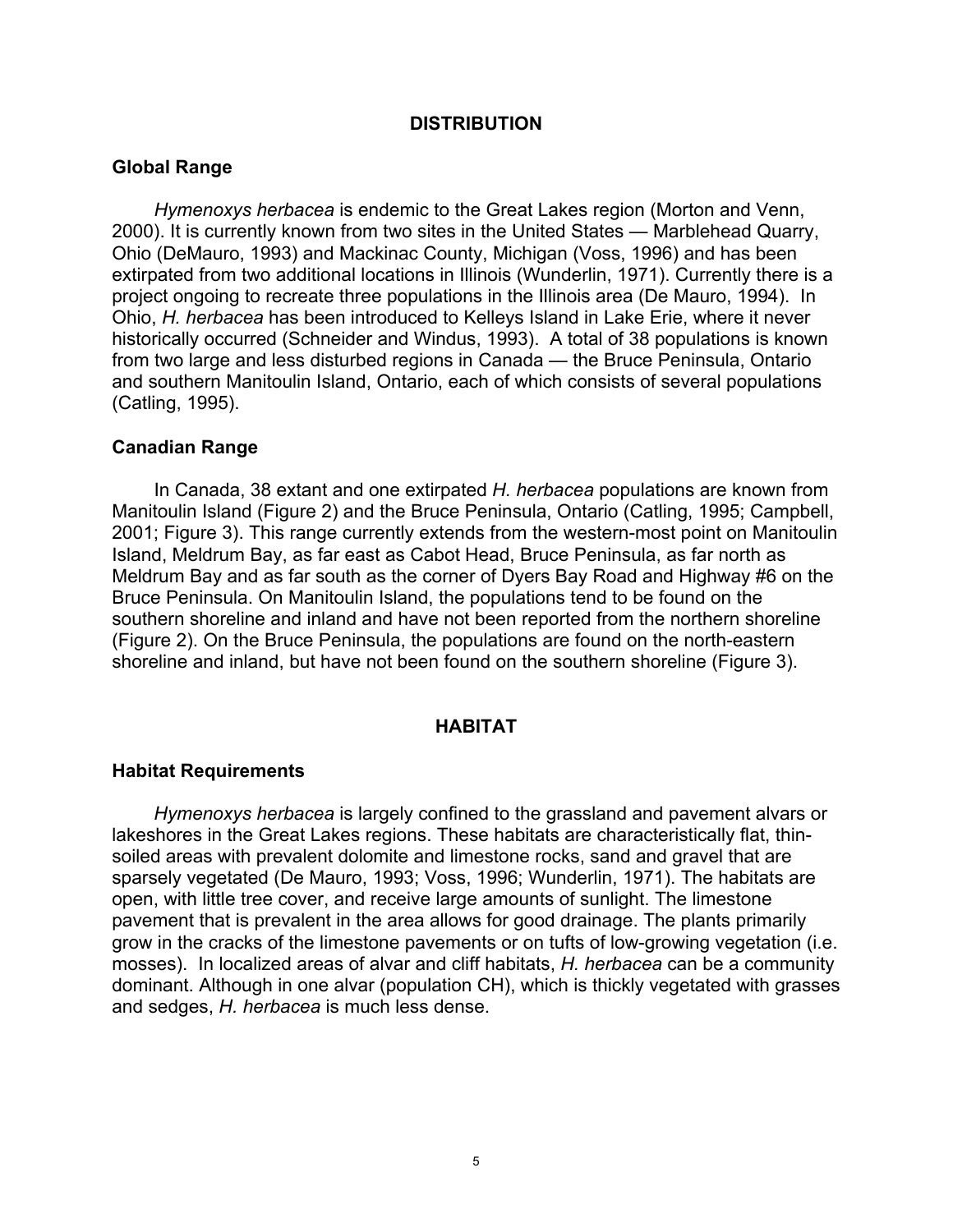

Figure 2. Distribution of *Hymenoxys herbacea* populations on Bruce Peninsula, Ontario.



Figure 3. Distribution of *Hymenoxys herbacea* populations on western Manitoulin Island, Ontario.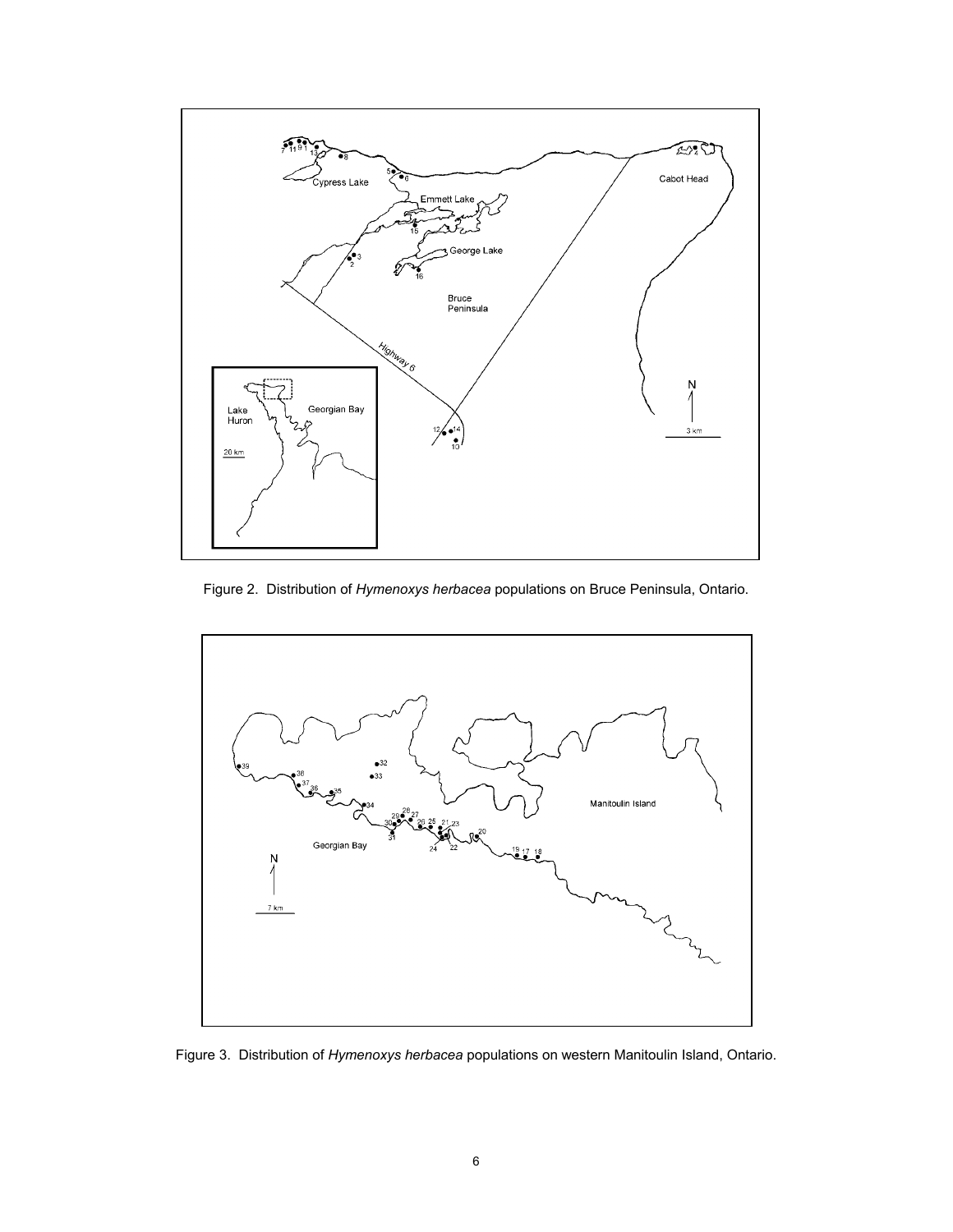#### *Specific Habitat*

*Hymenoxys herbacea* occurs in one of three specific types of alvar habitat as defined by Reschke *et al*. (1999). A shortened description of each habitat type is given below; for a more detailed description see Reschke *et al*. (1999).

Grassland alvars have been classified by the Alvar Working Group of The Nature Conservancy (Reschke *et al*.,1999) as a 'Little bluestem alvar grassland'. This community has a global rank of G2 (imperiled globally with usually 6 to 20 global occurrences) and is recognized by: open canopy, few shrubs over 0.5 m tall, many dwarf shrubs under 0.5 m tall, less than 50% of the ground surface is exposed and is dominated by grasses and sedges, loam soils are shallow over flat limestone dolostone bedrock, soils are often seasonally wet (saturated) and very dry (Reschke *et al*., 1999).

Non-vascular pavement alvars have a global rank of G2 and are defined as having: open canopy, few shrubs, ground layer is primarily exposed limestone or dolostone bedrock covered with lichens and mosses, and the little soil present is restricted to rock crevices (grikes), or underneath a mossy mat (Reschke *et al*., 1999).

Great Lakes limestone alvars are sparsely vegetated lakeshores found along the Great Lakes shorelines of Ontario and have exposed flat limestone or dolostone bedrock (about 20% vegetative cover). The surface of the bedrock has numerous cracks and crevices where most of the plants are rooted (Reschke *et al*., 1999).

# *Regional Climate*

On average, the Bruce Peninsula/Manitoulin Region experiences temperatures between 0 C and +27°C during the flowering season (April to July) and between 0°C and –25°C during the winter (December to February) (Environment Canada Statistics). In the pavement and grassland alvars, there is an alternating wet and dry soil moisture regime. These locations tend to be wet in the spring and fall and very dry in midsummer. Often these locations are sheltered from the wind by surrounding forests (Reschke *et al*., 1999). On the lakeshore habitat, there is frequent fog and populations are exposed to the prevailing winds.

# *Regional Vegetation*

The dominant species in grassland alvars are typically *Sporobolus heterolepis, Schizachyrium scoparium* or *Carex scirpoidea*. The characteristic species of the nonvascular pavement alvars are lichens and mosses (such as cup lichen, blackthread lichen, twisted moss, *Saxifraga virginiensis*, *Penstemon hirsutus, Potentilla norvegica*, and *Trichostema brachiatum*. Typically, in the limestone lakeshores of the Great Lakes, *Calamintha arkansana, Pentaphylloides floribunda, Potentilla anserina, Panicum lindheimeri, Thuja occidentalis, Deschampsia cespitosa, Viola nephrophylla, Primula mistassinica* and *Lobelia kalmii* are present (Reschke *et al*., 1999).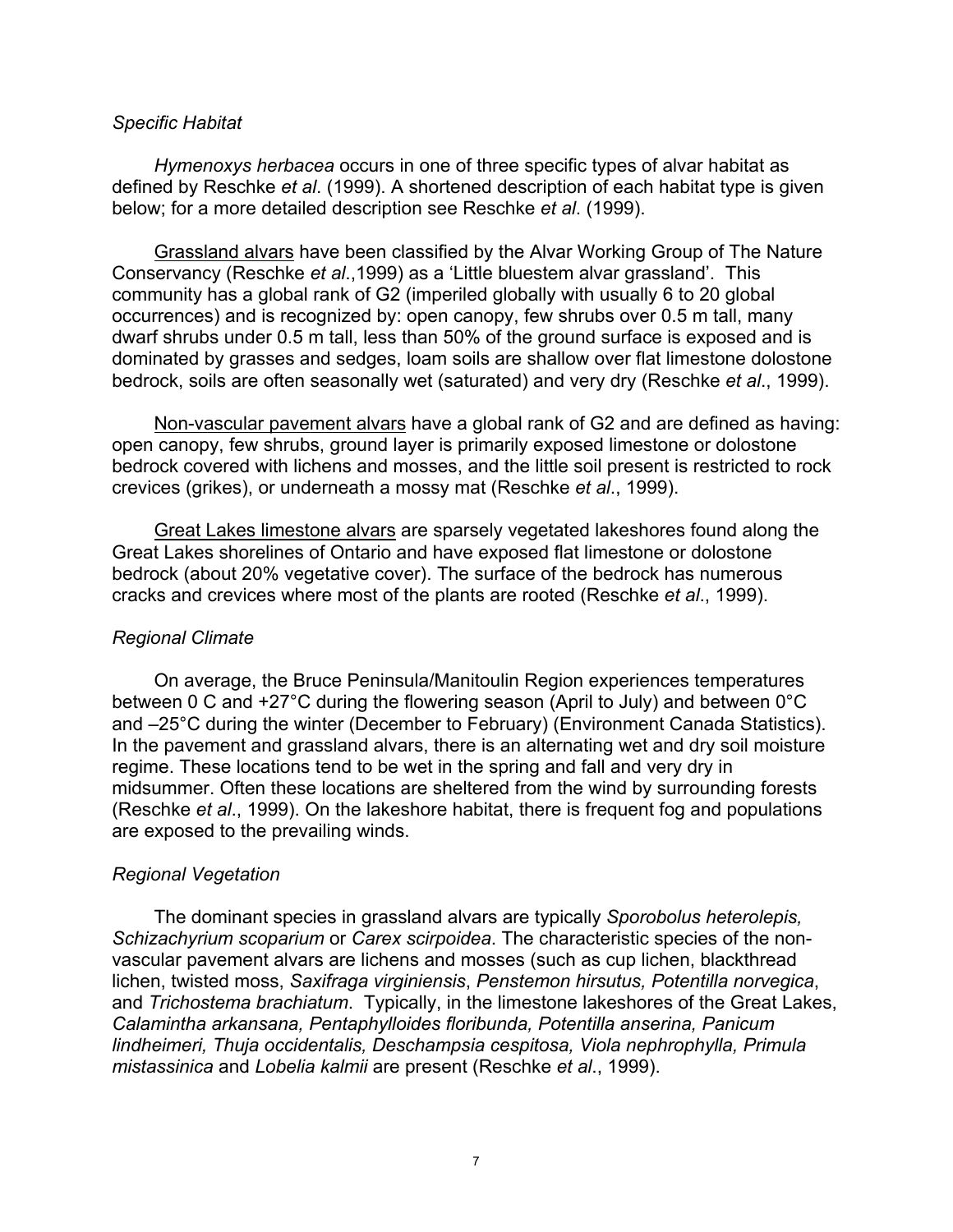#### *Associated Species*

Several species of plants are frequently found within ten meters of an *H. herbacea* individual in at least one of the habitat types. Those found include:

*Allium schoenoprasum Pellaea atropurpurea Aquilegia canadensis Pentaphylloides floribunda Arabis lyrata Phalaris arundinacea Aster macrophyllus Plantago lanceolata Astragalus neglectus Polygala paucifolia Calamintha arkansana Polygala senega Campanula rotundifolia Potentilla anserina Carex scirpoidea Potentilla fruticosa Castilleja coccinea Potentilla recta Cerastium arvense Primula mistassinica Chrysanthemum leucanthemum Prunella vulgaris Cirsium hillii Prunus pumila Cirsium pitcheri* Prunus virginiana *Cladina pixidata Panicum lindheimeri Commandra umbellata Rhamnus alnifolia Coreopsis lanceolata Saxifraga virginiana Cypripedium arietinum Schizachyrium scoparium Cypripedium calceolus* var*. pubescens Senecio obovatus*  **Danthonia spicata** Senecio pauperculus **Contrary and Senecio pauperculus** *Deschampsia cespitosa Sisyrinchium montanum Elymus lanceolatus* ssp*. psammophilus Smilacina stellata Fragaria virginiana Solidago houghtonii Hieracium pilosella Solidago juncea Iris lacustris Solidago simplex* ssp*. randii Juniperus communis Sporobolus heterolepis Juniperus horizontalis Thuja occidentalis Liatris cylindracea Tortella tortuosa* *Lobelia kalmii Vaccinium angustifolium Lonicera hirsuta Viola nephrophylla Medicago lupulina Woodsia oregana* var. *Minuartia michauxii cathcartiana* 

 *Zigadenus elegans* 

#### *Other Rare Species found Associated with H. herbacea*

Alvar communities share several key characteristics, one of which is that they contain many species that are rare elsewhere in the Great Lakes basin and some are endemic to the basin. Other rare species (i.e., they are included in the NHIC's list of rare plants; Oldham 1999 and in Brownell and Riley, 2000) that were observed to be living in the same alvars as *H. herbacea* include *Iris lacustris* (G3, S3), *Cypripedium arietinum*  (G3, S3), *Solidago simplex* ssp*. randii* (S3), *Astragalus neglectus* (G3G4, S3), *Solidago houghtonii* (G3, S2), *Pellaea atropurpurea* (S3), *Senecio obovatus* (S3), *Woodsia*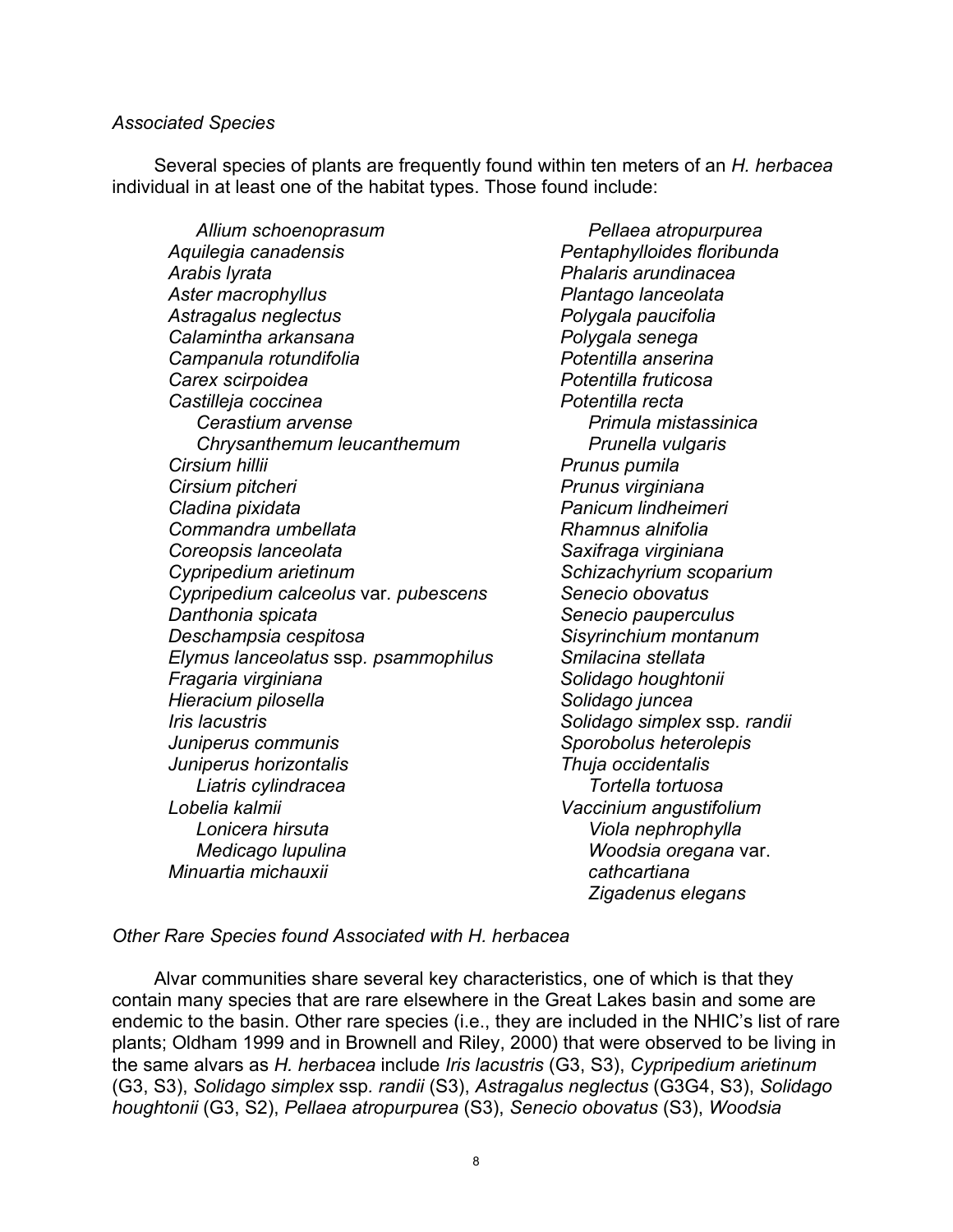*oregana* var. *cathcartiana* (S3), *Cirsium hillii* (G3, S3), *Sporobolus heterolepis* (S3), *Liatris cylindracea* (S3), *Cirsium pitcheri* (Endangered in Canada, G3, S2) and *Elymus lanceolatus* ssp. *psammophilus* (G5T3?, S3). See Oldham (1999) for definitions of global (G-ranks) and subnational (S-ranks) conservation status ranks.

# **Trends**

Some shoreline habitat is degrading rapidly, particularly where pedestrian traffic is high within Bruce Peninsula National Park. These areas have been trampled consistently for a number of years as the Bruce Trail and National Park trails make use of the open spaces typical of the lakeshore habitat of the plant. Likewise, alvar habitats, with their open spaces, are being converted into camping areas although at a much slower pace than the shoreline habitat.

#### **Protection/Ownership**

Sixteen of the 39 known populations of *H*. *herbacea* are found on privately owned land (Natural Heritage Information Centre Records; Brownell and Riley, 2000). The other 23 populations are on property owned at least in part by public agencies (e.g. Bruce Peninsula National Park, Ontario Parks) or organizations interested in the conservation of the plant and its habitat (Federation of Ontario Naturalists, Nature Conservancy of Canada, Cape Croker First Nations Band, Private Plant Reserve). Most of the privately owned properties occur on Manitoulin Island while most of the Bruce Peninsula populations exist on nature reserves.

# **BIOLOGY**

#### **General**

*Hymenoxys herbacea* is a herbaceous perennial (Figure 1). It blooms from early May to early July, producing a single yellow inflorescence that is insect pollinated. Seeds are dispersed via gravity and wind vectors approximately three weeks after the inflorescence has finished blooming (De Mauro, 1993). There is no period of seed dormancy and new seedlings are produced late in the summer, during periods when the soil is moist (De Mauro, 1993). Flower buds are produced late in the summer and, as such, overwinter.

Studies of the life history of *H. herbacea* usually classify plants into one of 5 demographic stages (J. Windus, pers. comm.). These include:

- 1) seed small, 5-angled, top-shaped, hairy achenes;
- 2) plantlet a tiny shoot with 2 leaves and 1 narrow center leaf;
- 3) Juvenile 1 single rosette, 4-6 leaves, less than 2.5 cm tall;
- 4) Juvenile 2 more than 6 leaves, more than 2.5 cm tall;
- 5) Adult reproductive rosette with flowering scape.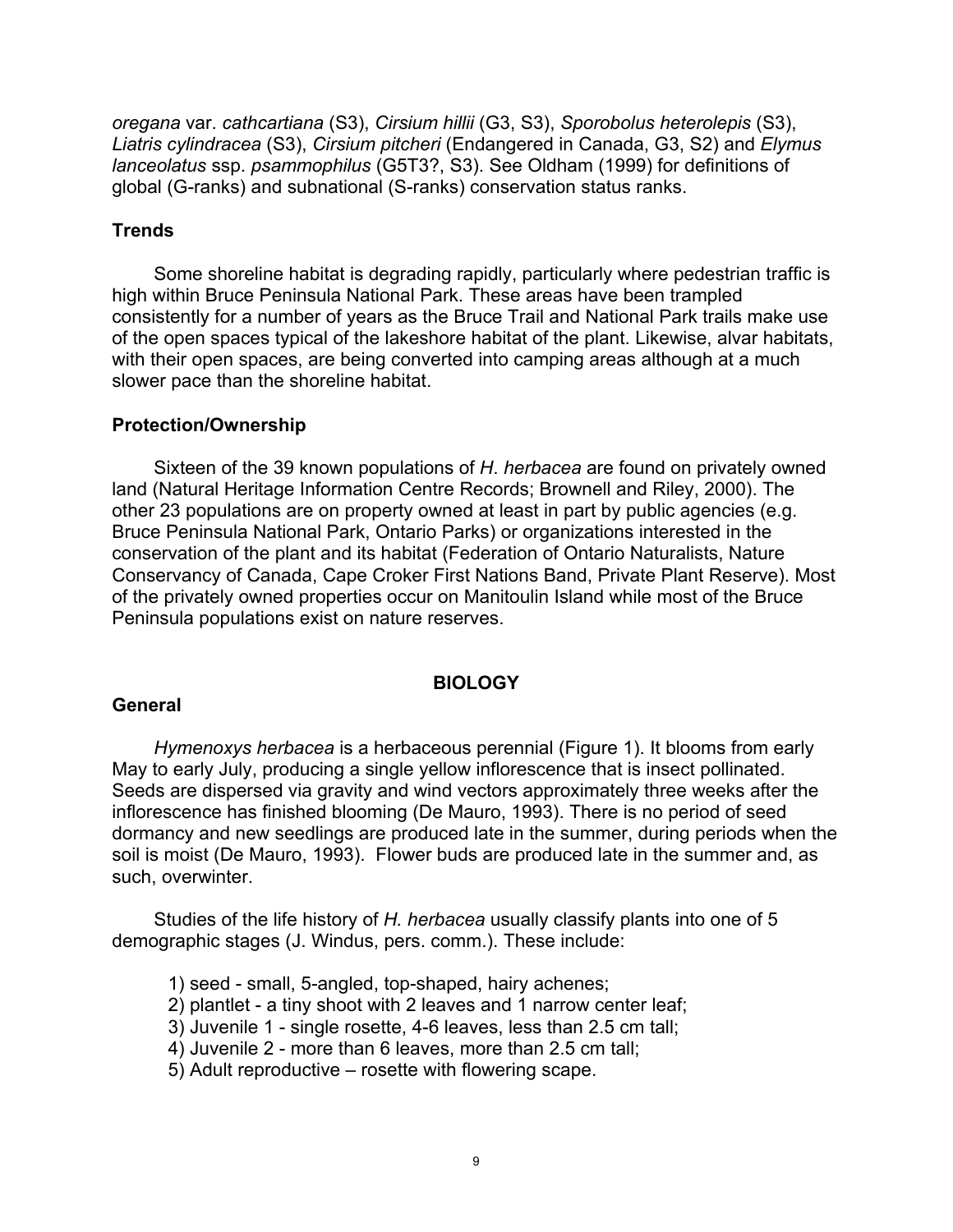# **Reproduction**

#### *Modes of Reproduction*

Hymenoxys herbacea plants are capable of reproducing both sexually, via a single capitulum, and asexually, via rhizomatous growth and/or branching of the woody caudex. The importance of these two modes of reproduction may vary among years and locations. However, in two populations of H. herbacea on the Bruce Peninsula, 23% of the rosettes reproduced asexually and between 12% and 24% of the population reproduced sexually over a one year period (Campbell, 2001).

#### *Sexual Reproduction*

Flowering plants produce an inflorescence (capitulum) that consists of many individual flowers (or florets) packed densely together. The number of florets per inflorescence averaged 87.2 (SE = 1.77) in 1999 and ranged from 38 to 150 (Campbell, 2001). Furthermore, coastal populations tended to have significantly more florets than those inland (t-test:  $t = 2.849$ , df= 10,  $p = 0.017$ ).

*Hymenoxys herbacea* flowers are self-incompatible (De Mauro, 1993). Selfincompatibility is a genetically controlled mechanism whereby pollen with the same alleles as the pollen recipient plant, at the self-incompatibility gene, are recognized and rejected (de Nettancourt, 1977; Mulcahy and Mulcahy,1985). As a result, fertilization and subsequent seed production occurs only after pollinations between genetically distinct individuals. At the population level, sustained seed production requires at least 4 selfincompatibility alleles to be represented among the residents. Self-incompatibility has been confirmed through pollination experiments in 13 populations on the Bruce Peninsula and 6 Manitoulin Island populations (Campbell, 2001). Seed set averaged 0.2% in selfpollinations. This was confirmed by genetic analyses in two populations which show that 86% of all offspring were the result of cross-fertilizations (14% from self-fertilization). While mate diversity was negatively correlated with population size, in no population was seed production limited by a lack of diversity at the self-incompatibility gene (Campbell, 2001).

#### *Seed Production*

Only a subset of the available ovules in *H. herbacea* ever mature into seeds. Across the range, including U.S. populations, seed developed in 43.5% (range = 27.5 to 66.2%) of the available ovules (De Mauro, 1993; Campbell, 2001). Based on estimates of seed set and the number of florets per inflorescence, the mean number of seeds produced per inflorescence in 1999 was 42.6 and ranged from 23.8 to 59 (Campbell, 2001). Mean seed set of Bruce Peninsula populations was similar to that of populations on Manitoulin Island.

# *Pollen Limitation*

Seed production is possibly limited by a number of ecological and genetic factors, including: 1) resource availability, 2) genetic sterility, or 3) pollen limitation (i.e. not enough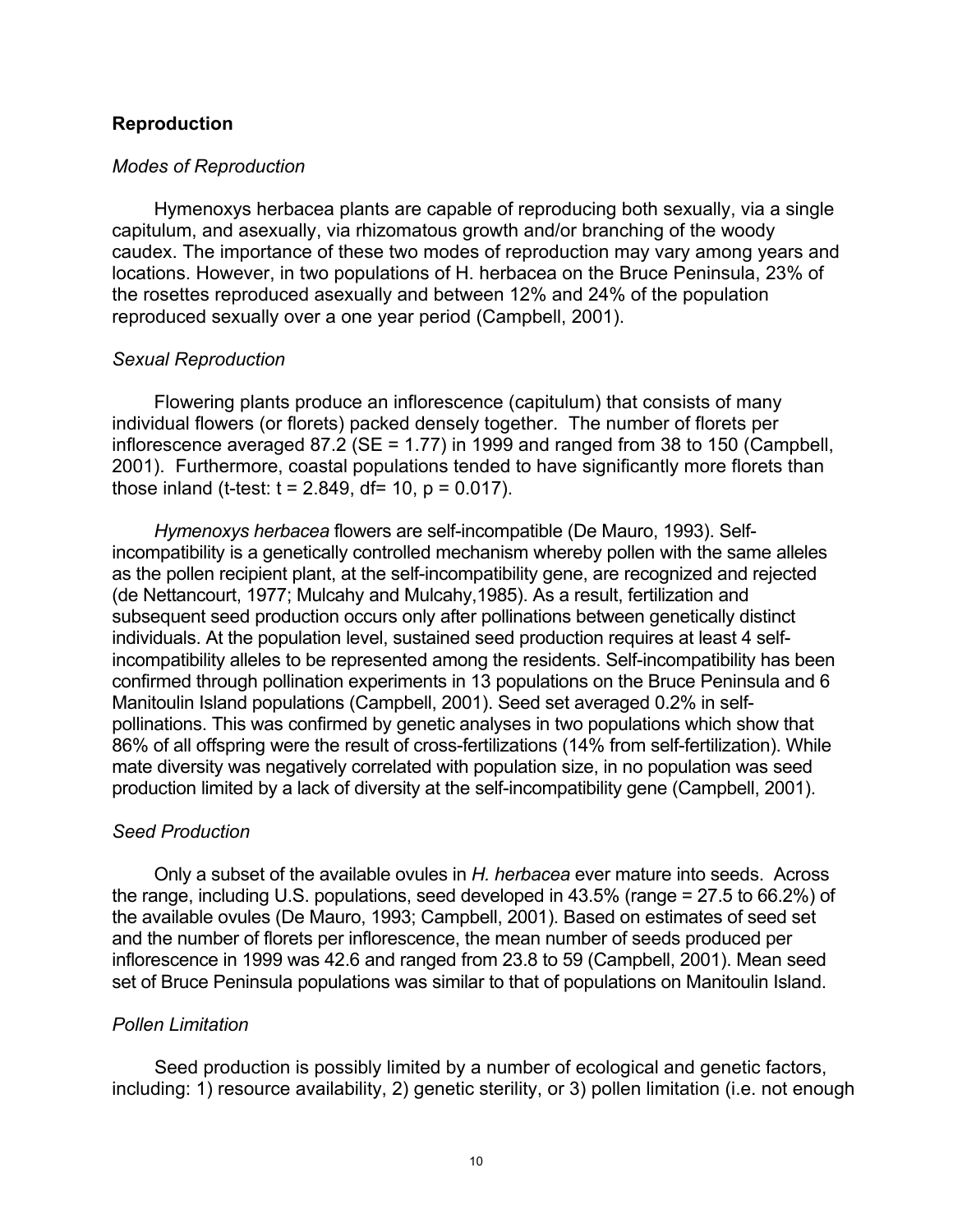compatible pollen deposited on the stigmas). The primary concern in past studies of *H. herbacea* has been pollen limitation (De Mauro, 1993; Moran-Palma and Snow, 1997; Campbell, 2001). Measured as the proportional increase in seed set due to the addition of pollen to open-pollinated florets, pollen limitation was negligible when averaged across all 12 populations examined (mean = 0.08). In other words, overall, adding more pollen had no effect on seed set. However, pollen limitation did vary from 0 to 0.54 among populations, on a scale from 0 to 1, and seed set in supplemental pollinations was significantly higher in one of the populations (Appendix 1, population CPL). Although variation in seed set among populations cannot be fully accounted for by pollen limitation there appears to be some potential for it to occur in *H. herbacea* due to its mating system. Pollen limitation in *H. herbacea* is extremely low compared to mean pollen limitation calculated in a survey of other angiosperm species (0.40) (Larson and Barrett, 2000). In fact, *H*. *herbacea* had unusually low pollen limitation for a self-incompatible plant, which in general have higher pollen limitation (mean pollen limitation =  $0.59$  ( $\pm$  0.04)) than selfcompatible plants (mean pollen limitation = 0.31 (± 0.03)). Clearly, *H. herbacea* is unusual in its ability to acquire sufficient compatible pollen under its ecological conditions.

#### *Pollinator Observations and Visitation Rates*

The insect visitors of *H*. *herbacea* are diverse, a common feature of the insect visitors of many plants that flower in early spring (Thein *et al.,* 1983; Godley and Smith, 1981). In a recent study of 13 populations on the Bruce Peninsula a total of 41 taxa, from eight families (Hymenoptera, Diptera, Lepidoptera, Neuroptera, Homoptera, Hemiptera, Coleoptera, Orthoptera; see Table 1) were observed on *H. herbacea* flowers (Campbell, 2001); however, some of these were probably not pollinators. The number of taxa observed per 30-minute observation period averaged 2.68 and ranged from 0.86 to 5.17. However, this value was not correlated with either geographic isolation or population size (Campbell, 2001). In addition, the diversity of insects visiting each population ranged widely among populations and was negatively correlated with geographic distance to the nearest population. However, variation in insect diversity could not be linked to differences in seed set among populations (Campbell, 2001).

| abundance on populations from the Bruce<br>Peninsula, Ontario |                                |  |  |
|---------------------------------------------------------------|--------------------------------|--|--|
| Order                                                         | <b>Mean Relative Abundance</b> |  |  |
| Hymenoptera                                                   | 0.1093                         |  |  |
| Diptera                                                       | 0.9171                         |  |  |
| Lepidoptera                                                   | 0.0096                         |  |  |
| Neuroptera                                                    | 0.0001                         |  |  |
| Homoptera                                                     | 0.0001                         |  |  |
| Hemiptera                                                     | 0.0001                         |  |  |
| Coleoptera                                                    | 0.0127                         |  |  |
| Orthoptera                                                    | 0.0029                         |  |  |

# **Table 1. List of major insect groups observed on**  *H. herbacea* **flowers and their overall mean relative abundance on populations from the Bruce**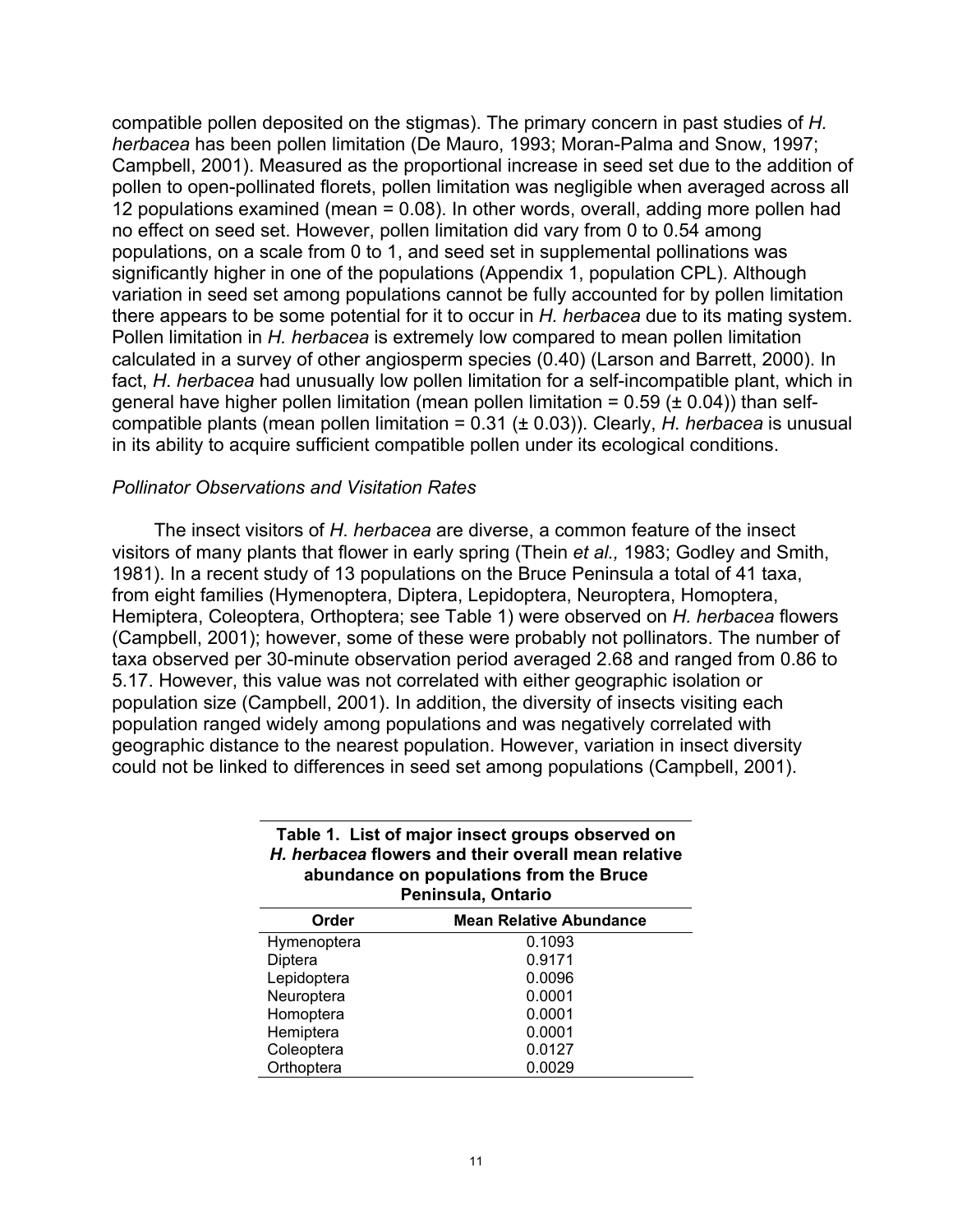Each plant receives an average of 0.66 insect visits (SE = 0.24) per 30 minute observation period (Campbell, 2001). Plants in small populations tend to receive more visits than those in large populations. However, it is likely that not all insect visitors are effective pollen vectors. Studies of *H*. *herbacea* suggest that bees (Apidae, Xylocopidae and Halictidae) are particularly important for pollination (De Mauro, 1993), although flies were much more prevalent flower visitors (Campbell, 2001). In 2001, bee visitation averaged 0.08 (SE=0.04) visits/plant/30-minute observation period, and three populations did not receive any visits from bees during 57 hours of observation (populations BC, FW, HL). The importance of bees is highlighted by the fact that the degree to which plants are pollen limited increases as bee visitation decreases. In general, pollinator visitation is susceptible to the vagaries of the environment, including temperature, wind, and precipitation and visitation by insects to *H. herbacea* is no exception. In years with more extreme weather conditions, especially those not conducive to pollen dehiscence, pollinator activity may affect pollen limitation more drastically than in years with good weather conditions for insect activity (Campbell, 2001).

#### *Mate Limitation*

Reproduction in self-incompatible plants may be limited by insufficient diversity of mating types in a population. The diversity of mating types (mate diversity), measured as the proportion of crosses that are genetically compatible within a population, has been measured in 12 Canadian *H. herbacea* populations (Campbell, 2001). Roughly speaking, between 17 and 58% of all pollinations were compatible in populations on the Bruce Peninsula. These values are similar or lower than the proportion of compatible crosses in a study of an *H*. *herbacea* population in the U.S. by De Mauro (1993), where 58% of the within-population crosses were compatible. Mate diversity was strongly correlated with population size: as population size decreases, mating type diversity also drops (Campbell, 2001). However, mate diversity was apparently high enough in most populations as to not affect seed production (Campbell, 2001).

In summary, Canadian populations, on average, have enough pollinator activity and mate diversity to ensure that seed set is not pollen limited (Campbell, 2001). However, population size plays an important role in pollen limitation via mate diversity. Natural area managers must be aware that should the size of these populations of *H. herbacea* become smaller, pollen limitation could threaten their persistence.

#### *Recruitment Rates*

In a recent demographic study of two populations, recruitment over a one-year period occurred at a rate of 0.65 recruits per existing rosette. Of these recruits, 94% were produced via asexual recruitment and 6% were derived from sexual reproduction (Campbell, 2001).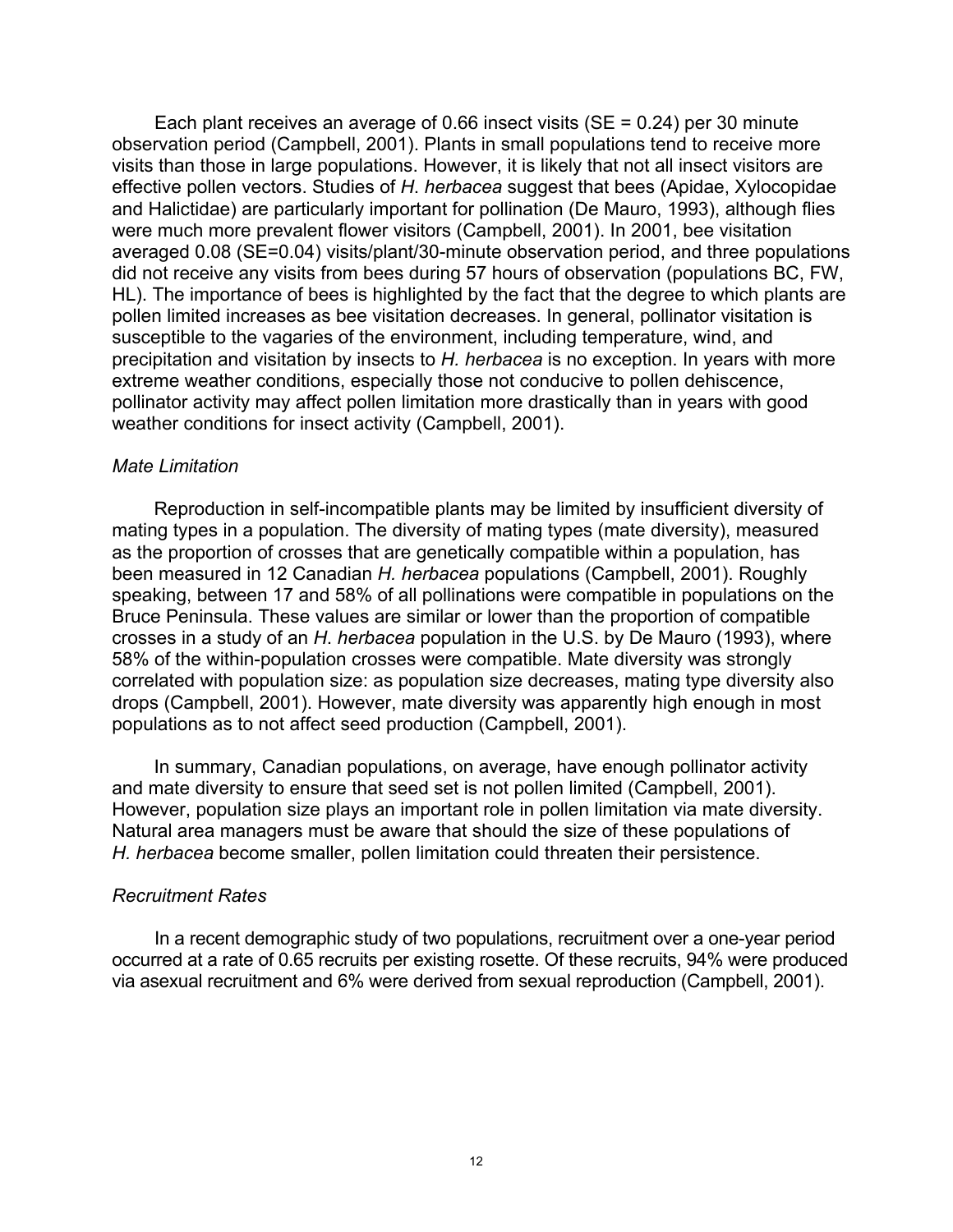# **Growth and Survival**

# *Size Structure*

Existing populations are composed of rosettes of different size and stage of development: Juvenile 1 (4-6 leaves/rosette); Juvenile 2 (>6 leaves/rosette) and Reproductive Adult (rosette with inflorescence). In a demographic study of two populations in 1999 and 2000, Juvenile 2 plants were most frequent (54 to 67% of all individuals), followed by Reproductive Adults (24 to 30%) and Juvenile 1 plants (8.8 to 15.9%) (Table 2) (Campbell, 2001).

| Table 2. Demographic transition matrix for H. herbacea populations CPL and HL<br>censused over a one year interval (1999-2000). |            |            |           |            |            |           |
|---------------------------------------------------------------------------------------------------------------------------------|------------|------------|-----------|------------|------------|-----------|
|                                                                                                                                 | 1999       |            |           |            |            |           |
| 2000                                                                                                                            | <b>CPL</b> |            |           | HL         |            |           |
|                                                                                                                                 | Juvenile 1 | Juvenile 2 | Adult     | Juvenile 1 | Juvenile 2 | Adult     |
| Juvenile 1                                                                                                                      | 5(0.38)    | 12(0.12)   | 4(0.11)   | 15(0.68)   | 7(0.09)    | 7(0.17)   |
| Juvenile 2                                                                                                                      | 5(0.38)    | 57 (0.58)  | 26 (0.72) | 6(0.27)    | 53 (0.71)  | 29 (0.71) |
| Adult                                                                                                                           | 1(0.08)    | 21(0.21)   | 4(0.11)   | 0(0)       | 14(0.19)   | 1(0.02)   |
| Dead                                                                                                                            | 2(0.16)    | 9(0.09)    | 2(0.06)   | 1(0.05)    | 1(0.01)    | 4(0.10)   |

Juvenile 1 individuals comprise a single rosette with 4-6 leaves; Juvenile 2 individuals have more than 6 leaves, and Adult individuals are reproductive. The first value in each cell represents the number of individuals of a particular stage in 1999 that occurred in a specific stage in 2000. The second value (in brackets) represents the proportion of individuals from 1999 that were observed in 2000. Proportions in each column sum to one.

# *Stage Transitions*

Growth of individuals has been assessed by monitoring the changes in developmental stage over a one-year interval. From 1999 to 2000, most (53.4%) Juvenile 1 rosettes remained as Juvenile 1 plants. Of the remainder, 33% grew to become Juvenile 2 plants and 4% became Reproductive Adults. Most Juvenile 2 individuals (64.2%) remained as Juvenile 2 plants. However, 11% of Juvenile 2 plants reverted to Juvenile 1 status and 20% grew to become Reproductive Adults. Juvenile 2 individuals were the most likely of all stages to become Reproductive Adults. Over the same one-year interval, most Reproductive Adults (71.4%) reverted to the Juvenile 2 stage; only 6.8% remained as Reproductive Adults (Campbell, 2001).

# *Survival*

Survival is generally high for *H. herbacea* plants from one year to the next. In one demographic study (Campbell, 2001), fewer than 5% of rosettes died. While survival was high for all rosettes, it tended to be higher in Juvenile 1 plants (99%) than Juvenile 2 (96.6%) and Reproductive Adult (97.8%) plants.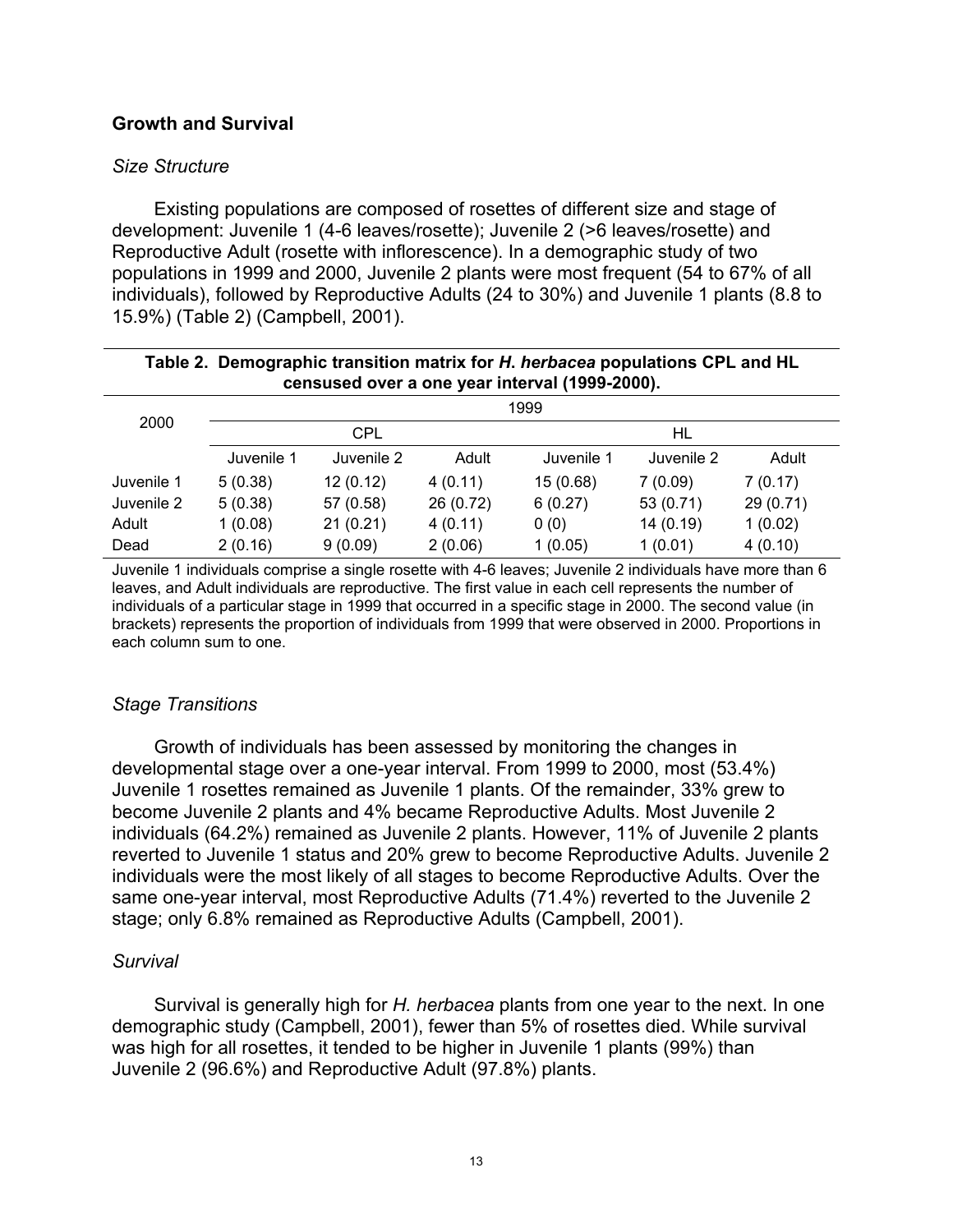#### *Population Growth Rate*

Using the above information on growth, survival and reproduction, population growth rates ( $\lambda = N_{t+1} / N_t$ ) have been estimated for two populations of *H. herbacea*. The growth rates were 0.486 for population HL and 0.903 for population CPL indicating that both populations were declining in size ( $\lambda$  = 1, stable population size). It is not clear how representative these estimates are for *H. herbacea* populations in general. Both of these populations are in high-use areas; population HL is on the Bruce Trail and population CPL is in an area that is relatively popular with climbing or scrambling enthusiasts.

# *Generation Length*

Generation length (L), defined as the mean age at which new plants produce offspring (asexual or sexual) (Yonezawa, 1997), averaged 16 and ranged from 10.78 to 21.08 years (Campbell, 2001).

#### **Movements/Dispersal**

The achenes are dispersed by gravity or wind approximately four to six weeks after fertilization (DeMauro, 1993). Although dispersal distance is unknown, seedlings are most dense within one meter of adult plants (De Mauro, 1993).

Migration between populations has been measured for *H. herbacea* by examining the distribution of genetic diversity within and among populations. Based on a genetic analysis of 12 populations from the Bruce Peninsula, Ontario, migration (Nm) averaged 0.56 migrants per generation (Campbell, 2001). This is a low level of migration compared to many plants of similar life history, and could lead to significant genetic differentiation among populations.

#### **Nutrition and Interspecific Interactions**

There are two interspecific interactions that are of important consequence for *H. herbacea*: herbivory and human trampling.

#### *Herbivory*

Herbivory has been observed on the peduncles, florets, receptacle and achenes by insects, white-tailed deer, seed-eating birds and eastern cottontail rabbits. In some cases herbivory has entirely prevented seed production in affected plants (De Mauro, 1993; Campbell, 2001). The amount of herbivory likely varies among populations, regions (Manitoulin Island versus Bruce Peninsula) and years depending on the size of herbivore populations and availability of other foodstuffs. In all 7 Manitoulin Island populations visited in 1999, there was severe damage imposed by a seed-eating larva, which often reduced seed production to zero. The same damage, however, was evident in only 1 of 12 populations surveyed the same year on the Bruce Peninsula, Ontario.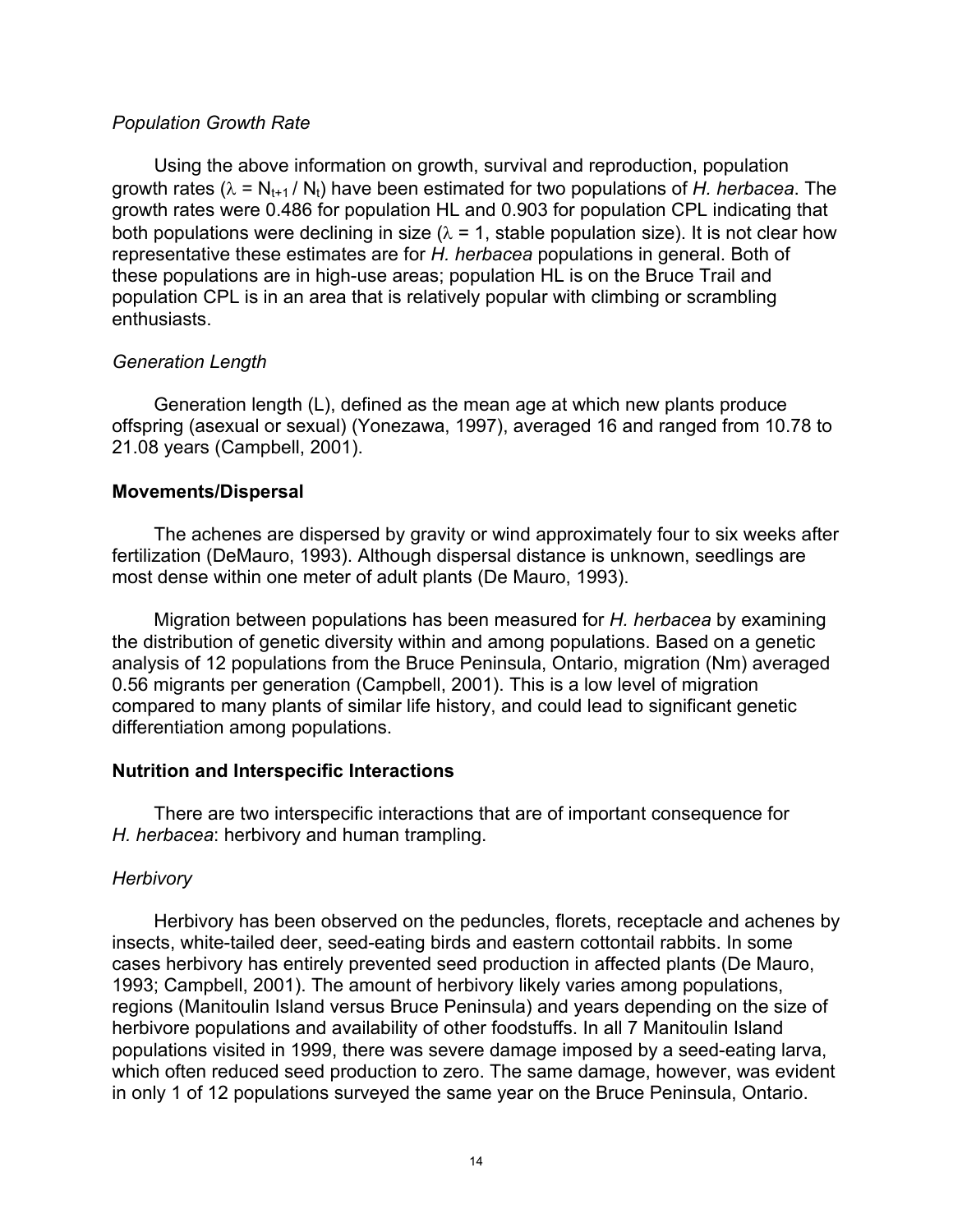Immature grasshoppers were more often observed on the Bruce Peninsula plants and were virtually non-existent on Manitoulin Island. Herbivory by rabbits was more commonly seen in inland populations while herbivory by seed-eating birds was more commonly seen in lakeshore habitats. Herbivory by rabbits, birds and deer however was much less severe than the damage imposed by larvae or grasshoppers (Campbell, 2001). The intensity of herbivory and the impact on population growth rates has not been measured quantitatively.

# *Trampling*

Eight of the 13 populations on the Bruce Peninsula (Cypress Lake and Halfway Log Dump of Bruce Peninsula National Park) are on hiking trails and popular scrambling areas. Two populations (SC and CPL), in particular, were seen to decline in numbers over the two years of observation and, although untested, it seems likely that this is due to damage in part from human traffic. Other populations (i.e., HL or LC), however, were seemingly unaffected by human traffic. Seven of the populations on Manitoulin Island are also in heavily traveled areas; however their population sizes have not been monitored. Many populations exist on or near roads and hiking trails. It is uncertain whether the existence and maintenance of the roads affects the survival of the populations positively (maintaining open spaces) or negatively (compaction of soil and damaging the plants) (Campbell, 2001).

# **Genetic Diversity**

The genetic diversity of *H. herbacea* has been measured using enzyme electrophoresis. All of the 13 populations sampled on the Bruce Peninsula had variation in at least one locus, with an average of 1.33 alleles per locus (Campbell, 2001). The percentage of polymorphic loci ranged from 11.11% to 44.44%, with a population average of 30.77%.

The magnitude of genetic diversity within *H*. *herbacea* populations was similar to that in other perennial, endemic, outcrossing, animal-pollinated plants (Hamrick, 1990). As *H*. *herbacea* is a self-incompatible plant and hence obligate outcrosser, populations are predicted to be relatively undifferentiated with respect to genetic variation.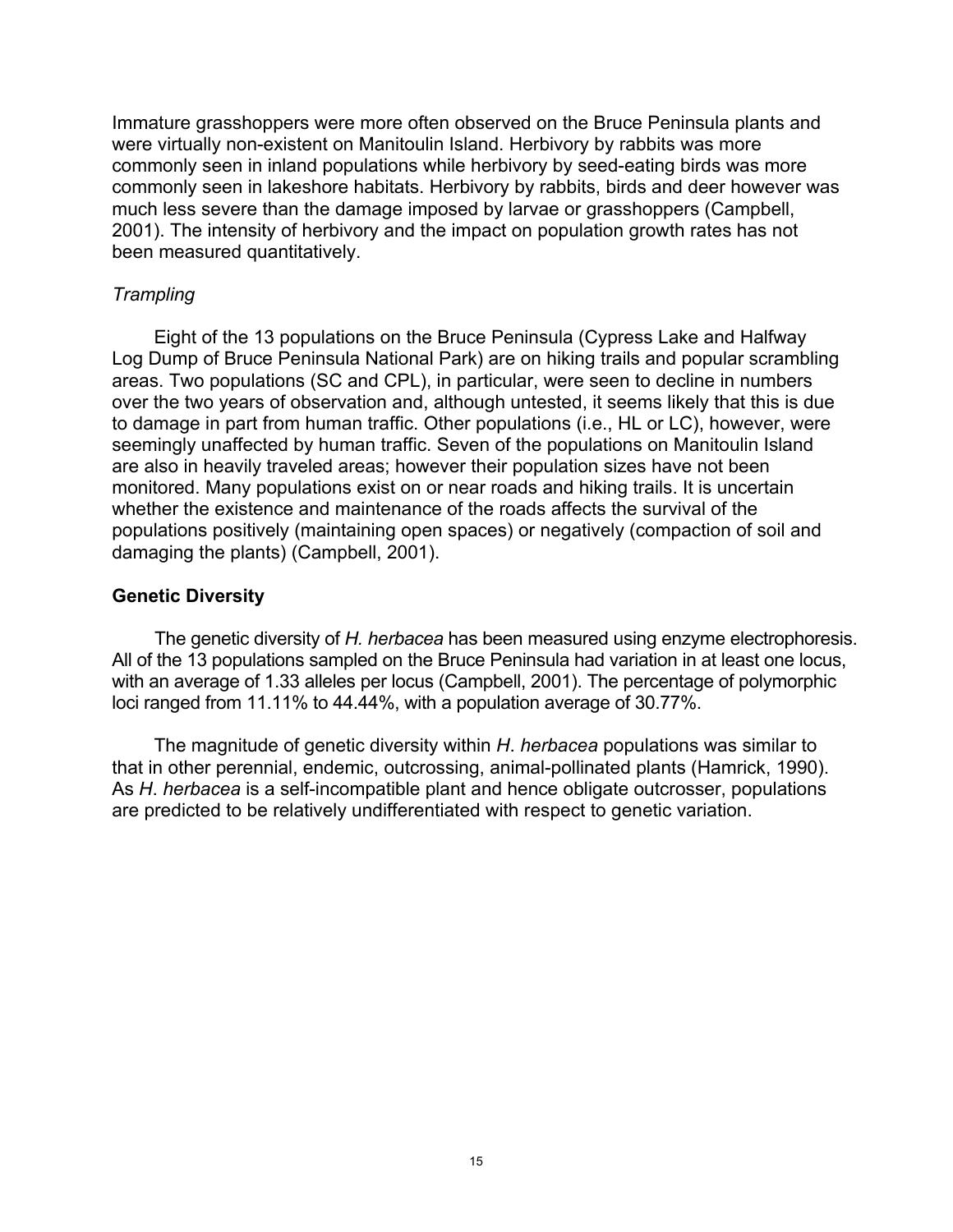|                   | UI <i>Hymenoxys herbacea</i> censused. |          |      |      |              |
|-------------------|----------------------------------------|----------|------|------|--------------|
| <b>Population</b> | # of alleles<br>observed               | $P(\% )$ | A    | ΑP   | $H_N$        |
| BС                | $12 \overline{ }$                      | 33.3     | 1.33 | 0.60 | 0.1576(0.24) |
| <b>CCL</b>        | 10                                     | 25.0     | 1.25 | 0.50 | 0.0827(0.17) |
| <b>CCS</b>        | 9                                      | 28.6     | 1.29 | 0.50 | 0.0876(0.18) |
| CН                | 13                                     | 50.0     | 1.50 | 0.80 | 0.1591(0.22) |
| <b>CPL</b>        | 12                                     | 37.5     | 1.38 | 0.60 | 0.1437(0.22) |
| <b>CPS</b>        | 10                                     | 25.0     | 1.25 | 0.50 | 0.1055(0.20) |
| <b>FW</b>         | 13                                     | 44.4     | 1.44 | 0.80 | 0.1434(0.21) |
| <b>HL</b>         | 12                                     | 37.5     | 1.38 | 0.60 | 0.1460(0.22) |
| LC                | 10                                     | 25.0     | 1.25 | 0.50 | 0.1035(0.20) |
| <b>LFON</b>       | 11                                     | 37.5     | 1.38 | 0.60 | 0.1671(0.24) |
| <b>NW</b>         | 12                                     | 33.3     | 1.33 | 0.60 | 0.1617(0.25) |
| <b>SC</b>         | 9                                      | 12.5     | 1.11 | 0.25 | 0.0432(0.12) |
| <b>SFON</b>       | 12                                     | 37.5     | 1.38 | 0.60 | 0.1052(0.17) |

| Table 3. Magnitude of genetic variation within populations |
|------------------------------------------------------------|
| of Hymenoxys herbacea censused.                            |

Measures are based on an a survey of allozymes using cellulose acetate electrophoresis. A minimum of 15 individuals from each population were screened at 9 enzyme loci. P = Percentage of polymorphic loci;  $A =$  Mean number of alleles / locus;  $AP =$  Mean number of polymorphic alleles per locus;  $HN = Nei's$ measure of expected heterozygosity (standard error).

#### **POPULATION SIZES AND TRENDS**

#### **Population Size**

The number of flowering adults per population in 2000 ranged from 3 (population SC) to an estimated 3,540,000 (population MB). The number of rosettes per population in 2000 ranged from 50 (population SC) to an estimated 202,013,200 (population MB). Effective population size  $(N_e, h$  the number of rosettes in a randomly mating population with the same degree of genetic drift) was estimated for two populations on the Bruce Peninsula and averaged 4,343.4 individuals, 43% smaller than a simple census of rosettes would indicate (Campbell, 2001). The effective population sizes of the other *H*. *herbacea* populations were estimated using the N<sub>e</sub>/N ratio of 0.43 and ranged from 22 (population GL) to 86,865,676 (population MB). An effective size of 5,000 individuals is generally recommended as a minimum target to avoid loss of both neutral genetic variation and adaptive potential and to minimize the accumulation of deleterious mutations (Lande 1993, 1994). Seven of the 38 populations had (estimated or extrapolated) values lower than this rule of thumb, suggesting that most populations are not likely to experience the negative impacts of genetic drift.

Furthermore, an elasticity analysis showed that of all demographic processes, fluctuations in the survival rate of the Juvenile 2 life stage (more than 6 leaves, no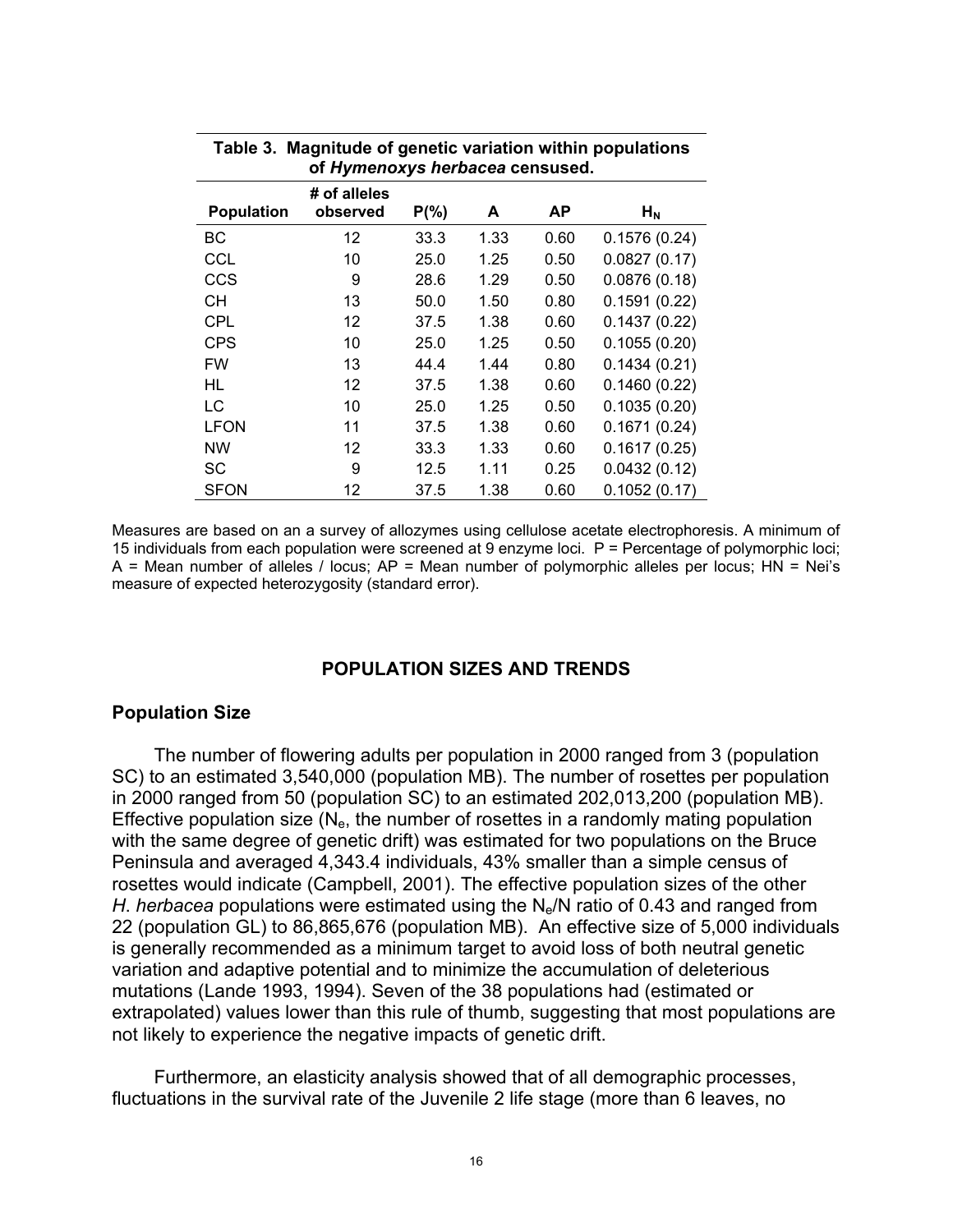inflorescence) has the greatest impact on effective population size (Campbell, 2001). Therefore, if  $N_e$  becomes extremely low due to habitat fragmentation, conservation efforts that increase the survival rate of this life stage will likely be the most successful.

In order for a self-incompatible plant to produce offspring, a population must maintain sufficient mating type diversity. Self-incompatibility alleles are maintained through frequency-dependent selection and hence are less vulnerable to the effects of genetic drift. Byers and Meagher (1992) determined that genetic drift can severely affect mating type diversity when effective population size is smaller than 50 individuals. Only the two smallest known populations (GL, SC) had an effective size near 50 individuals (22 and 57 respectively), which indicates that genetic drift may not have a great impact on the SI allele diversity in populations as they are currently found (Campbell, 2001).

# **Trends**

The first reported mention of *H*. *herbacea* on the Bruce Peninsula was in 1965 (U.S. Fish and Wildlife Service, 1990) and it is hypothesized to have spread across the Bruce Peninsula since then. If this is true, then the species has expanded its range remarkably quickly. However, it is probable that the plant did exist on the Bruce Peninsula prior to this first sighting. Since being recognized as a species at risk in the U.S., the intensity of searching for new *H. herbacea* populations has increased. From 1999 to 2000, the number of populations known to the NHIC has grown from 22 to 39. It is likely that early search efforts were not intense and communication among knowledgeable individuals poor.

Prior to 1999, little information was available on the sizes of extant populations. From 1999 to 2000, populations were observed to increase as well as decrease. In most cases the population changes were relatively small. There was no significant change in mean population size across the one-year interval and the size of each population in 1999 was strongly and positively correlated with its size in 2000 (Campbell, 2001). Three populations were observed to decline in numbers (populations SC, CPL and ML) over a 1-year period (Campbell, 2001). These three populations were relatively small initially and all experienced heavy human traffic during the past year. Populations, SC and CPL are within National Park boundaries on the Bruce Peninsula and are found on major hiking trails within the Bruce Peninsula National Park. Population ML is found in a private campground and as such experiences a large amount of traffic (both cars and humans).

One population (population EL) from the Bruce Peninsula (site #15, Figure 3) is known to have gone extinct sometime between 1995 and 1999. The habitat at this site seemed extremely wet compared to the habitat of extant populations. Otherwise there was no obvious distinction and there was little human activity. It is obvious that *H. herbacea* can withstand some traffic. Finally, seven populations have not been seen in at least thirteen years and hence, we don't know if any or all of them are extant or extinct. All of these are in extremely isolated locations and may explain our lack of knowledge.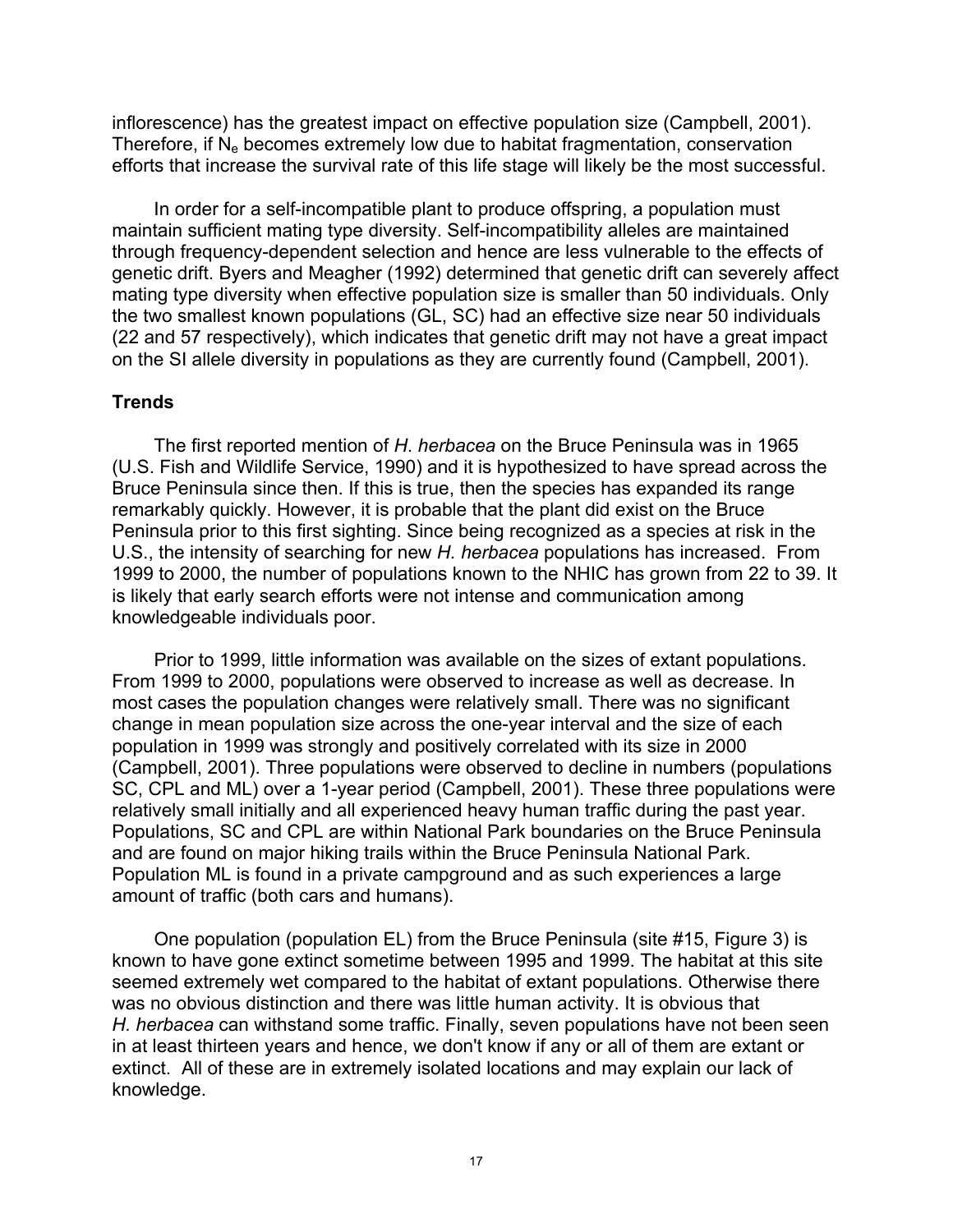# **LIMITING FACTORS AND THREATS**

From the above discussion, it is apparent that a number of factors can potentially limit the population size of *H*. *herbacea*. Natural limits include herbivory, dispersal ability and the ability to reproduce. Insects (including grasshoppers, beetles and caterpillars), seed-eating birds, cotton-tail rabbits and white-tailed deer all consume the floral head, thereby reducing the number of seeds produced in any given year. As the plant disperses seed primarily via gravity, its ability to colonize new habitats is restricted. In order to maintain seed production, a minimum number of self-incompatibility alleles must be maintained within the population in order to maintain a minimum number of compatible mates. Native bee pollinator guilds are known to influence seed production in Bruce Peninsula populations and should their numbers decline, so too would the daisy's ability to reproduce. Finally, human activity, in the form of hikers, cottagers and quarrying companies, influences the habitat of *H*. *herbacea* to varying degrees. Many populations of *H*. *herbacea* (especially on the Bruce Peninsula) come into contact with humans on a daily basis during the summer months.

#### **SPECIAL SIGNIFICANCE OF THE SPECIES**

The Canadian populations, consisting of 38 extant populations, out of 39 documented populations, constitute about 95% of the populations existing in the world today. In the U. S., the only other country where *H. herbacea* grows, it is considered federally threatened and occurs at only two sites. *Hymenoxys herbacea* is one of very few plant species with most of its global populations in Canada.

This plant is a community dominant in many areas in which it occurs (De Mauro, 1993). The species occurs predominantly in alvars, a globally rare community type (Brownell and Riley, 2000), where it frequently associates with other globally and provincially rare species. Its pollen supports a large group of insect visitors early in the spring when other food sources are limited (Campbell, 2001).

Its locations, found in cottage country, support eco-tourism, one of North America's fastest growing recreational activities.

The species is grown as an ornamental, and roots easily from cuttings, it is most commonly listed in the nursery trade under an older synonym *Actinea herbacea* (D. Fraser, pers. comm. 2002).

#### **EVALUATION AND PROPOSED STATUS**

#### **Existing Legal Protection or Other Status**

Summary – *Hymenoxys herbacea* presently has no legal status or formal protection in Canada. It is considered very rare (G2, S2) by the National Heritage Information Centre (NHIC) at the global and provincial level (Oldham, 1999).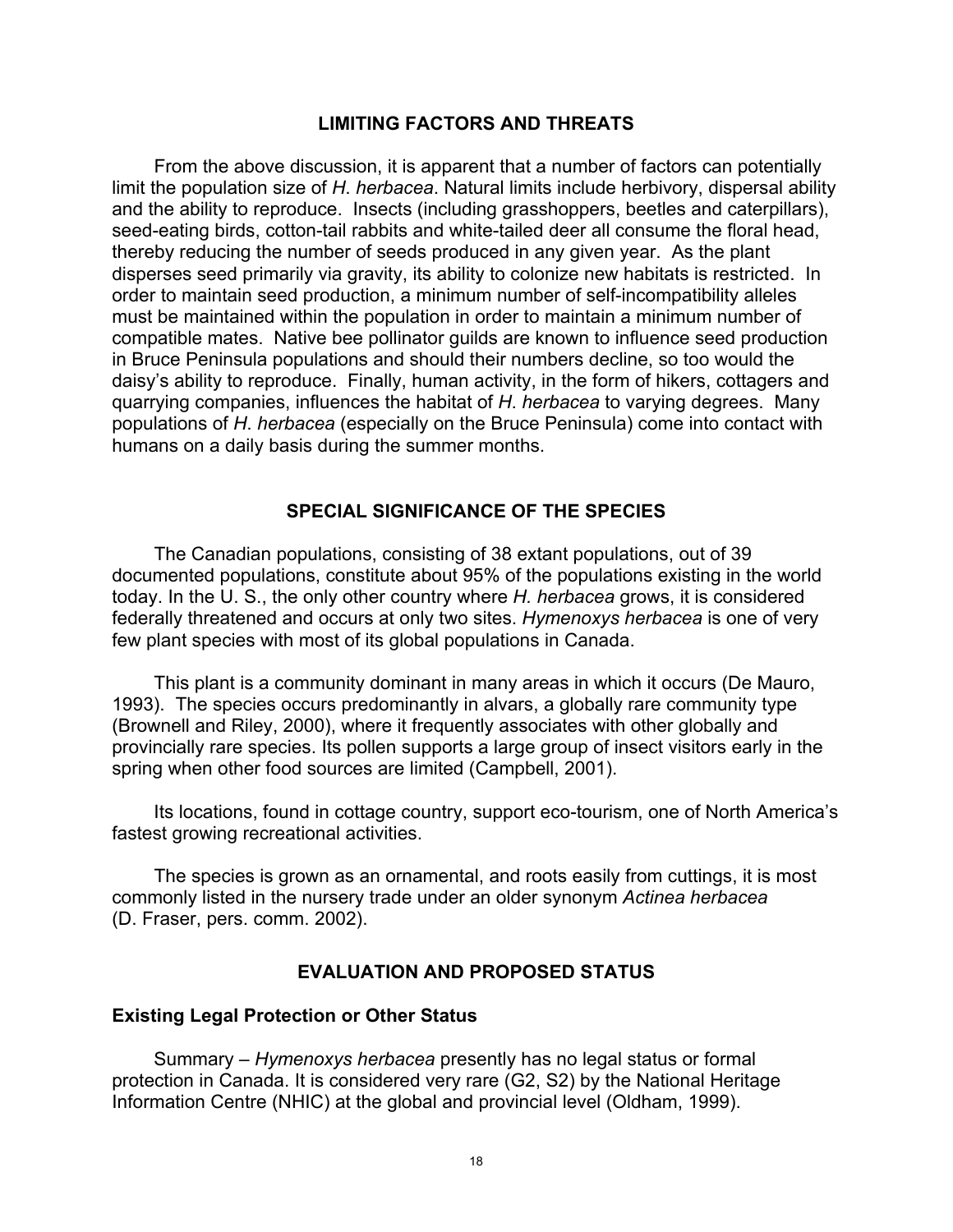International Status – In 1988, *H*. *herbacea* was listed by the U.S. Fish and Wildlife Service as a Federally threatened species and is protected by the U.S. Endangered Species Act. In addition, the species has been listed as Endangered in Ohio since 1980. A recovery plan has been prepared for the U.S. populations (U.S. Fish and Wildlife Service, 1990), which proposes reestablishment of the species in Illinois. It is ranked globally imperiled (G2) by the Association for Biodiversity Information (2001).

National Status – In Canada, *H*. *herbacea* receives no legal protection, although it appears on the rare species list for Canada (Argus and Pryer, 1990).

Provincial Status – In Ontario, *H*. *herbacea* receives no legal protection, although it appears on the rare species list for Ontario (White and Maher, 1983; Oldham, 1999). By the NHIC, *H*. *herbacea* is ranked S2 (Oldham, 1999).

#### **Assessment of Status and Authors' Recommendation**

*H*ymenoxys *herbacea* is a Great Lakes endemic species found in Canada along the southern shore of Manitoulin Island and the north shore of the Bruce Peninsula, Ontario. It has a limited and narrowly defined habitat, restricted to alvars and Great Lakes shoreline. Locally, however, it is abundant and may represent one of the most numerous spring flowering perennials present in its habitat. The demographic characteristics of two populations have been monitored in detail, and both were found to be declining in size (multiplication rates < 1). However, there was no detectable difference in the number of inflorescences within populations found on the Bruce Peninsula over two successive years. The two populations monitored closely for changes in population size are found within National Park boundaries suggesting that even populations considered "protected" are at risk of declining in size. Less is known about the populations of Manitoulin Island but, in general, these populations are larger than the populations on the Bruce Peninsula. One must recognize that the nature preserves have other uses above and beyond that of diversity preservation. Much of this land is used for eco-tourist purposes as it is ideal for trails (less need to clear and make paths in alvars). With increasing public interest in nature and growing human populations, continued vigilance will be required by conservationists and land managers to assure the permanent protection of the unique alvar habitats and *H*. *herbacea* populations. Further, many of the populations found on Manitoulin Island exist on privately owned land, which could potentially be developed for gravel extraction or cottages.

Based on this assessment, *H*. *herbacea* is proposed for COSEWIC listing as a **threatened** species in Canada.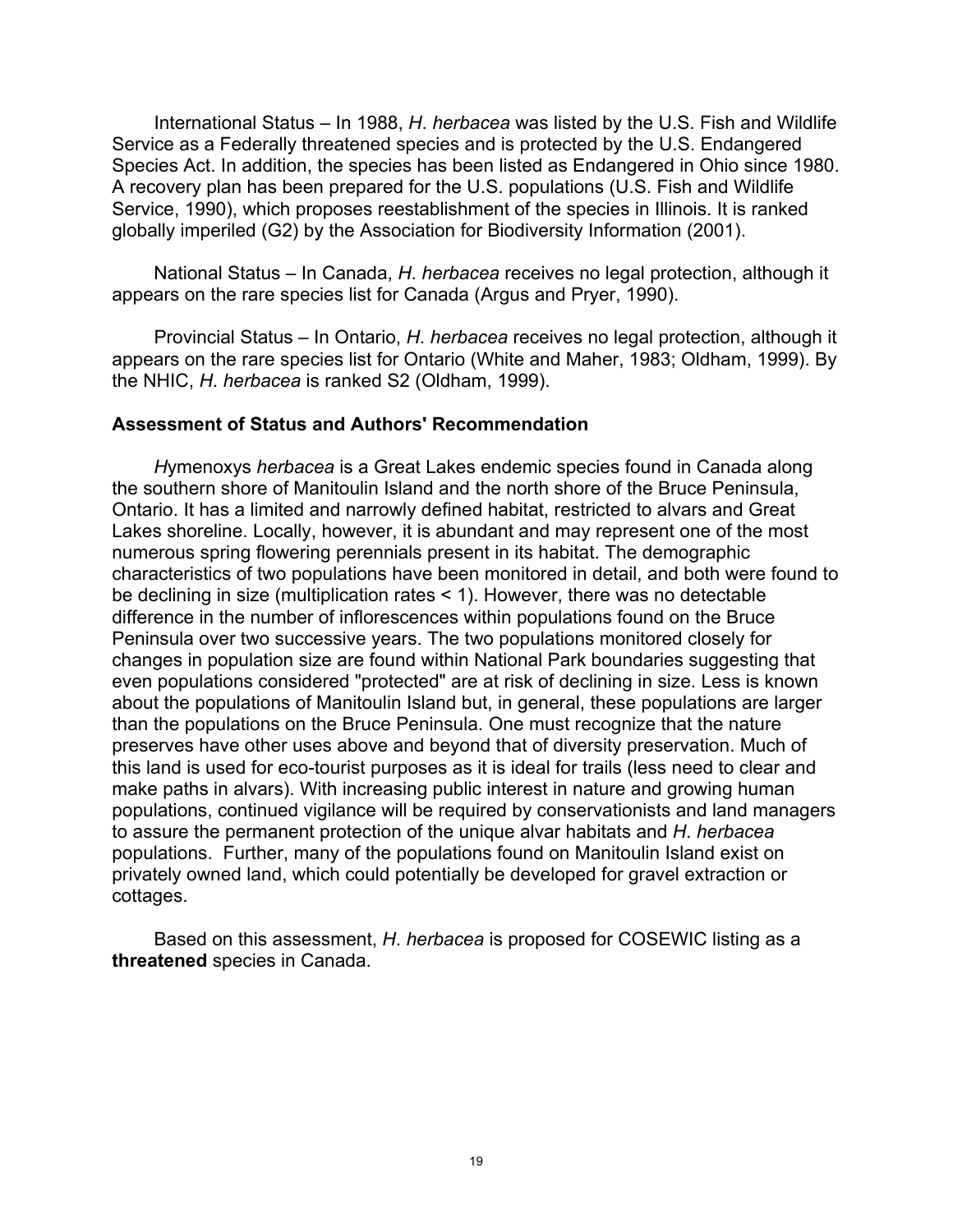# **TECHNICAL SUMMARY**

**Hymenoxys herbacea Lakeside Daisy** 

#### **Extent and Area Information**

 **Extent of occurrence:** 75,246 km2

 **Area of occupancy:** about 14 km2

#### **Population information**

**Total number of individuals in the Canadian population:** 471 million rosettes (ramets)

 **Number of mature reproducing individuals in the Canadian population:**  > 6.8 million flowering rosettes

**Generation time:** 16 years (mean age at which new plants produce offspring)  **Total population trend:** unknown, but some populations known to be declining **Rate of decline for total population:**  $\frac{1}{2}$  % in 10 years or three generations, % decline in \_\_\_ years.

 **Number of known populations:** 39 in Canada

 **Is the total population fragmented?** YES

 **number of individuals in smallest population:** 50 rosettes  **number of individuals in largest population:** 202,013,200 rosettes  **number of extant sites:** 38

 **number of historic sites from which species has been extirpated:** 1  **Does the species undergo fluctuations in numbers?** not significantly If yes, what is the maximum number?

minimum number?

 **Are these fluctuations greater than one order of magnitude?** NO

#### **Threats**

Habitat destruction (quarry activity, cottage construction, human traffic and trampling), habitat availability.

# **Rescue Effect**

# **Does the species exist outside of Canada?** YES

**Is immigration known or possible?** NO?, ~ 0.6 migrants/generation among Canadian populations. Migration rate between Canadian and U.S. populations unknown, but highly unlikely. The two isolated U.S. populations are separated by large water bodies from suitable habitat in Canada. This species does not disperse well and propagules would be unlikely to reach suitable habitat from U.S. populations

# **Would individuals from the nearest foreign population be adapted to survive in Canada?** Probably

**Would sufficient suitable habitat be available for immigrants?** YES, at least on Manitoulin Island and the Bruce Peninsula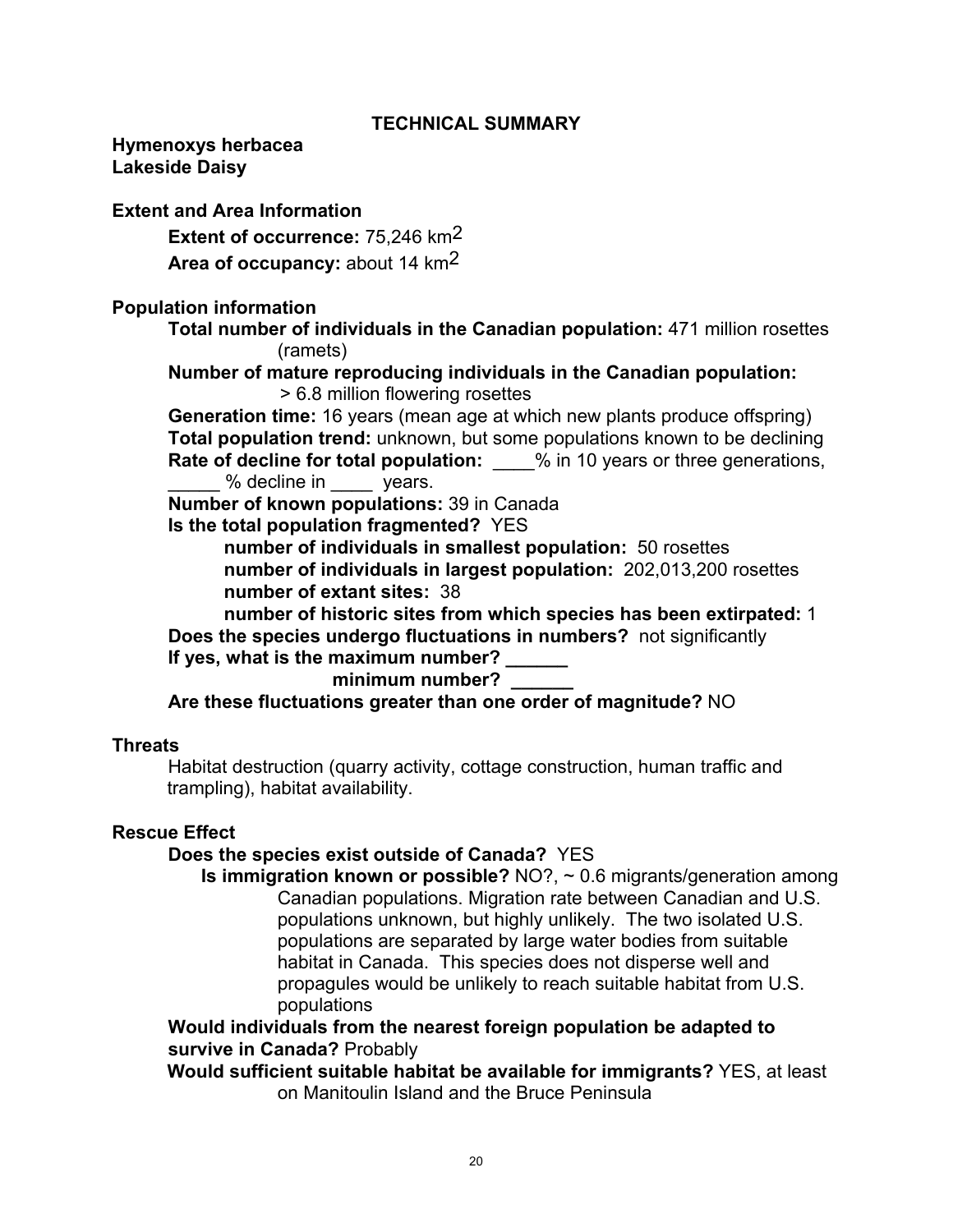#### **ACKNOWLEDGEMENTS**

The authors would like to thank Chris Hussell, Gaby, Jennifer Windus, Bruce Peninsula National Park staff, Jack Wellington, FON, The Chippewa of Nawash, and Ontario Parks. Funding for status report preparation was provided by the Canadian Wildlife Service, Environment Canada, Bruce Peninsula National Park, and the NHIC (Ontario Ministry of Natural Resources). Information provided by Dave Fraser, Endangered Species Specialist, Government of BC, during the COSEWIC assessment discussions is appreciated.

# **LITERATURE CITED**

- Argus, G.W. and Pryer, K.M. 1990. Rare Vascular Plants in Canada: Our Natural Heritage. Canadian Museum of Nature, Ottawa, Ontario. 191 pp.
- Association for Biodiversity Information. 2001. NatureServe.

http://www.natureserve.org, Natural Heritage Central Databases. The Association of Biodiversity Information, Arlington, Virginia (September, 2000).

- Brownell, V.R. and Riley, J.L. 2000. The Alvars of Ontario: Significant Alvar Natural Areas in Ontario Great Lakes Region. Federation of Ontario Naturalists, Don Mills, Ontario.
- Byers, D.L. and Meagher, T.R. 1992. A comparison of demographic characteristics in a rare and a common species of *Eupatorium*. Ecol. Appl. 7: 519-30.
- Campbell, L.G. 2001. Pollen limitation in small populations of the self-incompatible plant, *Hymenoxys herbacea*. Masters thesis. University of Guelph, Guelph, Ontario.
- Catling, P.M. 1995. The extent of confinement of vascular plants to alvars in Southern Ontario. Can. Field-Nat. 109: 172-181.
- Cusick, A.W. 1991. *Hymenoxys herbacea* (Asteraceae): an endemic species of the Great Lakes Region. Rhodora 93: 238-241.
- De Mauro, M.M. 1988. Aspects of the reproductive biology of the endangered *Hymenoxys acaulis* var. *glabra*: Implications for conservation. Masters thesis. University of Illinois at Chicago, Chicago, Illinois.
- De Mauro, M.M. 1993. Relationship of breeding system to rarity in the Lakeside Daisy (*Hymenoxys acaulis* var. *glabra*). Conserv. Biol. 7: 542-550.
- De Mauro, M.M. 1994. Development and implementation of a recovery program for the federally threatened Lakeside Daisy (*Hymenoxys acaulis* var. *glabra*) Pp. 298-321 in M.L. Bowles and C.J. Whelan, eds. Recovery and Restoration of Endangered Species: Conceptual Issues, Planning, and Implementation. Cambridge University Press, London, England.
- de Nettancourt, D. 1977. Incompatibility in angiosperms. In Frankel, R., Gall, G.A.E., Linskens, H.F., eds. Monogr. Theor. Appl. Genet. Vol. 3.
- Gleason, H.A. and Cronquist, A. 1991. Manual of Vascular Plants of Northeastern United States and Adjacent Canada. Second Edition. New York Botanical Garden, Bronx, New York. 910 pp.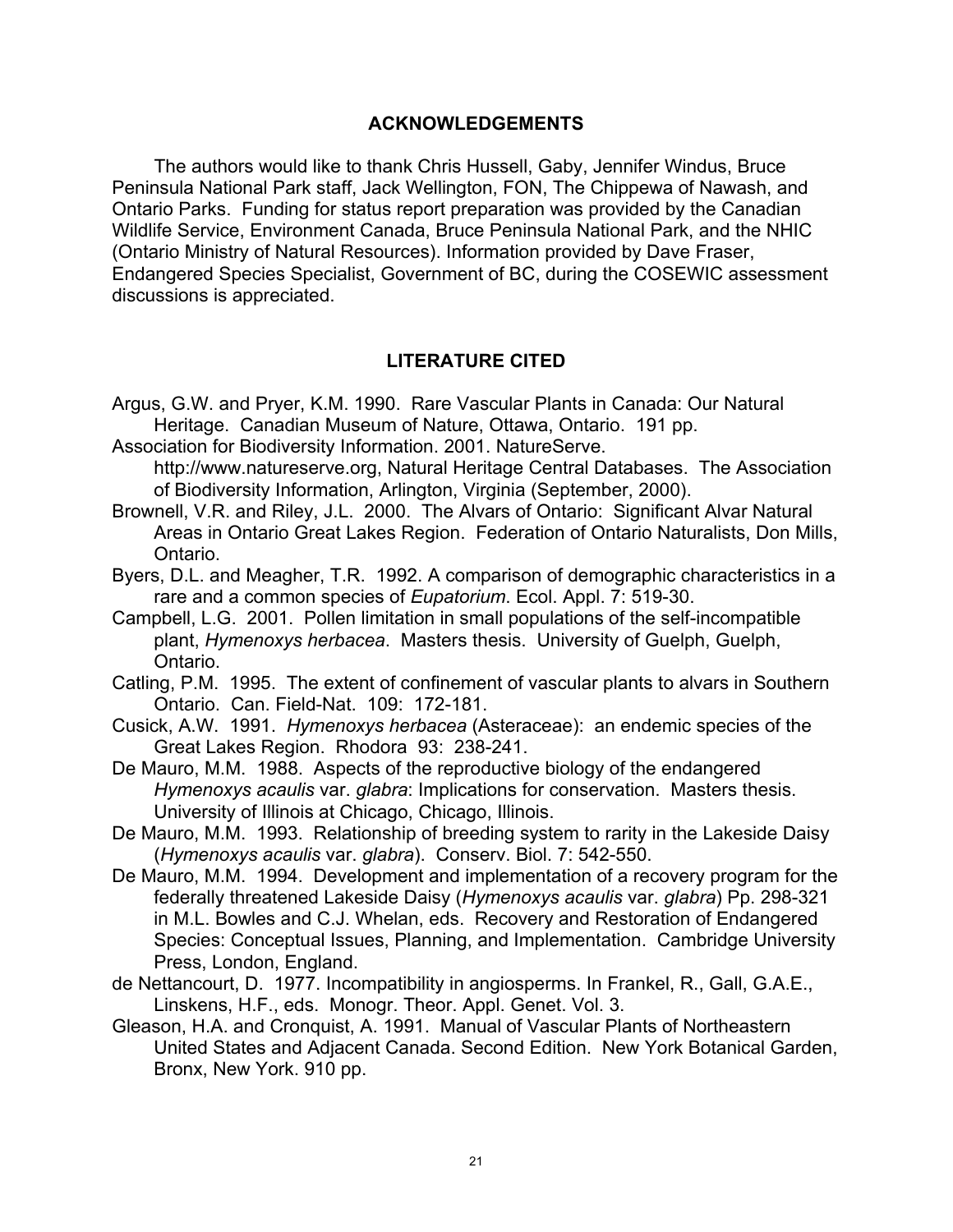- Godley, E.J. and Smith, D.H. 1981. Breeding systems in New Zealand plants. 5. *Pseudowintera colorata* (Winteraceae). New Zealand Journal of Botany 19:151-156.
- Hamrick, J.L. 1990. Gene flow and distribution of genetic variation in plant populations. In, (K.M. Urbanska, ed.) Differentiation Patterns in Higher Plants, pp. 53-67. Academic Press.
- Johnson, J. 1984. Bruce Peninsula Plants in Flower, 8-10 June. The Plant Press 2(2):34-35.
- Lande, R. 1993. Risks of population extinction from demographic and environmental stochasticity and random catastrophes. American Naturalist 142:911-927.
- Lande, R. 1994. Risk of population extinction from fixation of new deleterious mutations. Evolution 48:1460-1469.
- Larson, B.M.H. and Barrett, S.C.H. 2000. A comparative analysis of pollen limitation in flowering plants. Biol. J. Linn. Soc. 69: 503-520.
- Morton, J.K. and Venn, J M. 2000. The Flora of Manitoulin Island. Third Edition. University of Waterloo Biology Series 40, 376 pp.
- Moran-Palma, P. and Snow, A. A. 1997. The effect of interplant distance on mating success in federally threatened, self-incompatible *Hymenoxys herbacea* = *H*. *acaulis* var. *glabra* (Asteraceae). Am. J. Bot. 84: 233-238.
- Mulcahy, G.B. and Mulcahy, D.L. 1985. Pollen-pistil interactions. In Mulcahy, G.B., D.L. Mulcahy, and E. Ottaviano, eds. Biotechnology and ecology of pollen. Springer-Verlag. New York.
- Oldham, M.J. 1997. Correct authorship for the scientific name of Lakeside Daisy, *Hymenoxys herbacea*. Field Botanists of Ontario (FBO) Newsletter 10(3):11.
- Oldham, M.J. 1999. Natural Heritage Resources of Ontario: Rare Vascular Plants. Third Edition. Natural Heritage Information Centre, Ontario Ministry of Natural Resources, Peterborough, Ontario. 56 pp.

(http://www.mnr.gov.on.ca/MNR/nhic/lists/rarevascular.pdf)

- Parker, K. 1950. New combinations in *Hymenoxys*. Madroño 10: 159.
- Reschke, C., R. Reid, J. Jones, T. Feeney and H. Potter. 1999. Conserving Great Lake Alvars. Technical Report of the International Alvar Conservation Initiative. Nature Conservancy.
- Schneider, G.J. and Windus, J.L. 1993. Lakeside Daisy (*Hymenoxys herbacea*): monitoring at the Lakeside Daisy State Nature Preserve and the introduced population at Kelleys Island State Park, Ohio. Region 3, U.S. Fish and Wildlife Service, Twin Cities, Minnesota. 16 pp.
- Thein, L.B., White, D.A. and Yatsu, L.Y. 1983. The reproductive biology of a relict-*Illicium floridanum* Ellis. Am. J. Bot. 70: 719-727.
- U. S. Fish and Wildlife Service. 1990. Recovery plan for the lakeside daisy (*Hymenoxys acaulis* var. *glabra*). U.S. Fish and Wildlife Service, Twin Cities, Minnesota.
- Voss, E.G. 1996. Michigan Flora. Part III. Dictos (Pyrolaceae Compositae). p. 378. Cranbrook Institute of Science Bulletin 61 and University of Michigan Herbarium.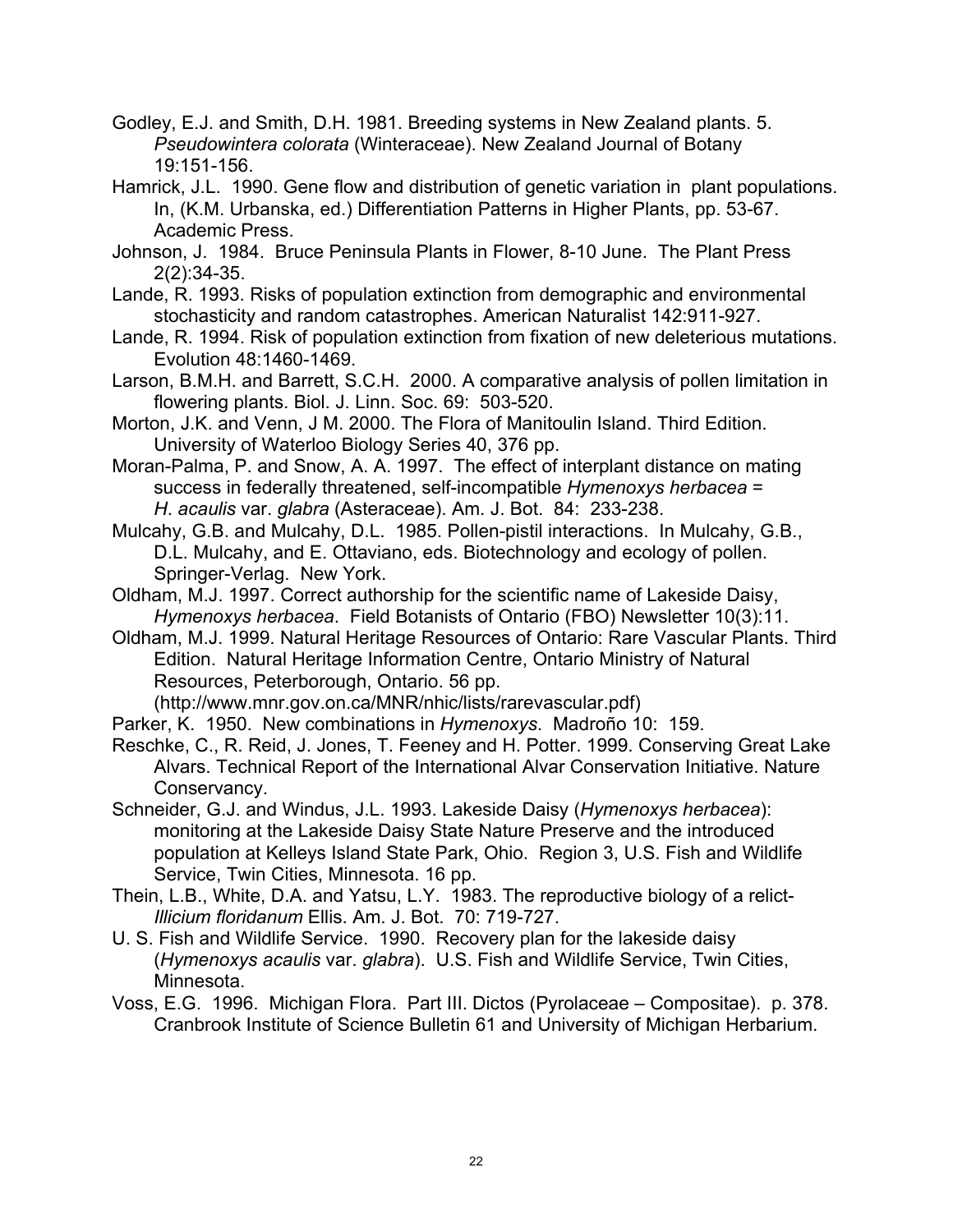- White, D.J. and Maher, R.V. 1983. *Hymenoxys acaulis* (Pursh) Parker var. *glabra* (Gray) Parker. 1 page in G. W. Argus and D. J. White, eds. Atlas of the Rare Vascular Plants of Ontario. Part 2. National Museum of Natural Sciences, Ottawa. (looseleaf).
- Wunderlin, R.P. 1971. Contributions to an Illinois Flora. No. 4. Compositae II. (Tribe Heliantheae, Part I – *Hymenoxys*, *Hymenopappus*, and *Polymnia*). Trans. Ill. State. Acad. Sci. 64: 317-327.
- Yonezawa, K. 1997. Effective population size of plant species propagating with a mixed sexual and asexual reproduction system. Genet. Res. 70: 251-258.

#### **BIOGRAPHICAL SUMMARY OF AUTHORS**

Lesley Campbell has an M.Sc. in plant ecology, completed under the supervision of Dr. Brian Husband in the Botany Department at the University of Guelph. Her research focuses on the reproductive biology of *Hymenoxys herbacea* and the genetic and ecological determinants of reproductive success in the Canadian populations. Before that she received a B.Sc. in Botany, also at the University of Guelph, during which she studied the systematics and biogeography of the red-algal family, Lemaneaceae.

Dr. Brian Husband is currently an Associate Professor in the Department of Botany, University of Guelph. He received his B.Sc. and M.Sc. from the University of Alberta and a Ph.D. from University of Toronto. His research interests are in the genetics and ecology of plant populations, with special focus on plant reproductive systems. His research has focused not only on the biology and evolution of wild plants but also encompasses applied research in conservation biology and crop pollination. In addition to his involvement with *H. herbacea*, he is a member of the National Recovery Teams for red mulberry and American chestnut.

Michael Oldham has over 20 years' experience as a biologist in Ontario, having worked for two conservation authorities and four Ministry of Natural Resources offices since graduating from the University of Guelph with a B.Sc. in biology. He is currently Botanist/Herpetologist with the Natural Heritage Information Centre in Peterborough, Ontario, and specializes in the conservation biology of Ontario's vascular plants and herpetofauna. Mike is a member of the COSEWIC vascular plant and amphibian and reptile Species Specialist Groups and sits on Ontario's Committee On the Status of Species at Risk in Ontario (COSSARO). He has authored more than a dozen COSEWIC status reports covering birds, reptiles, amphibians, and vascular plants, as well as numerous provincial status assessment reports.